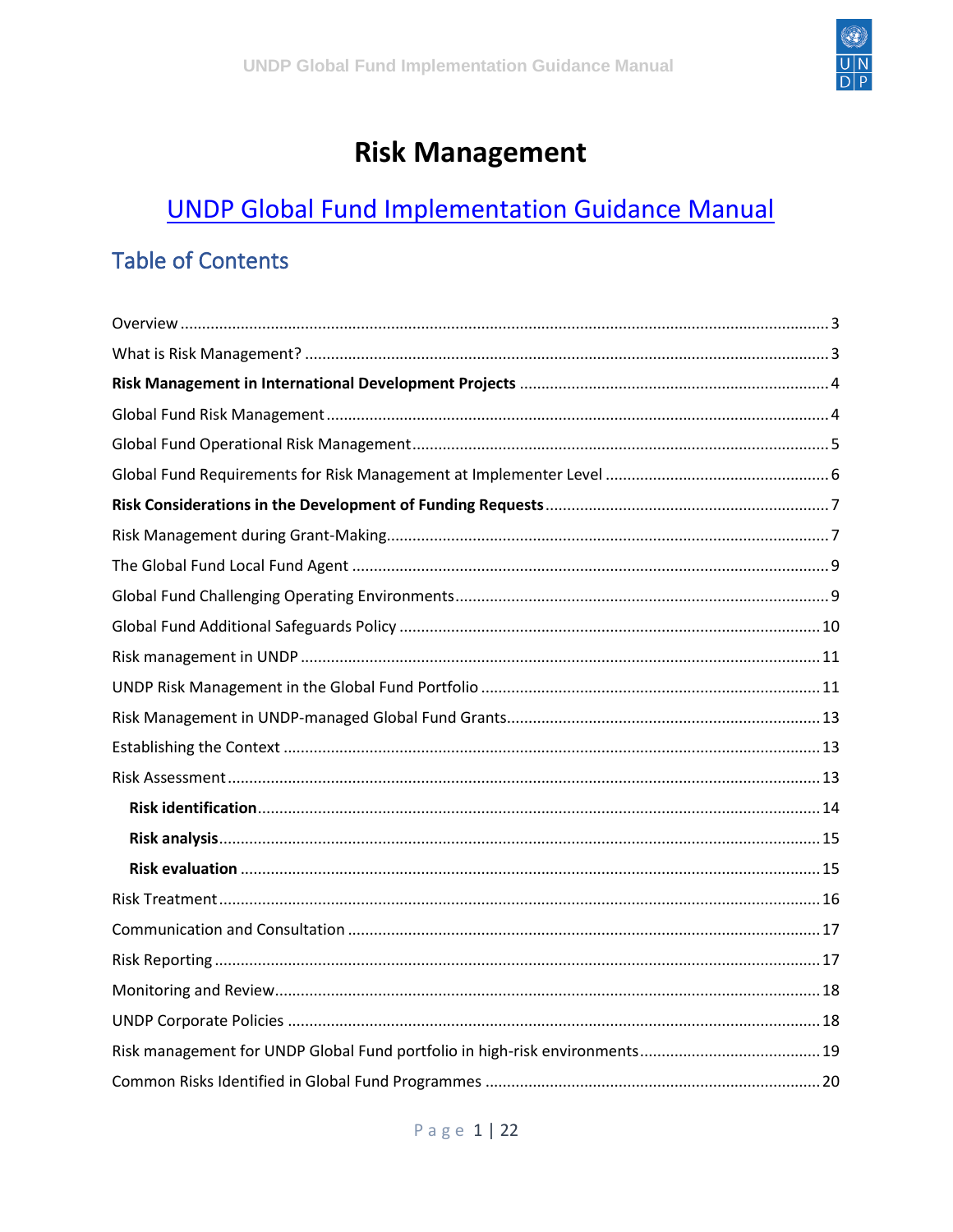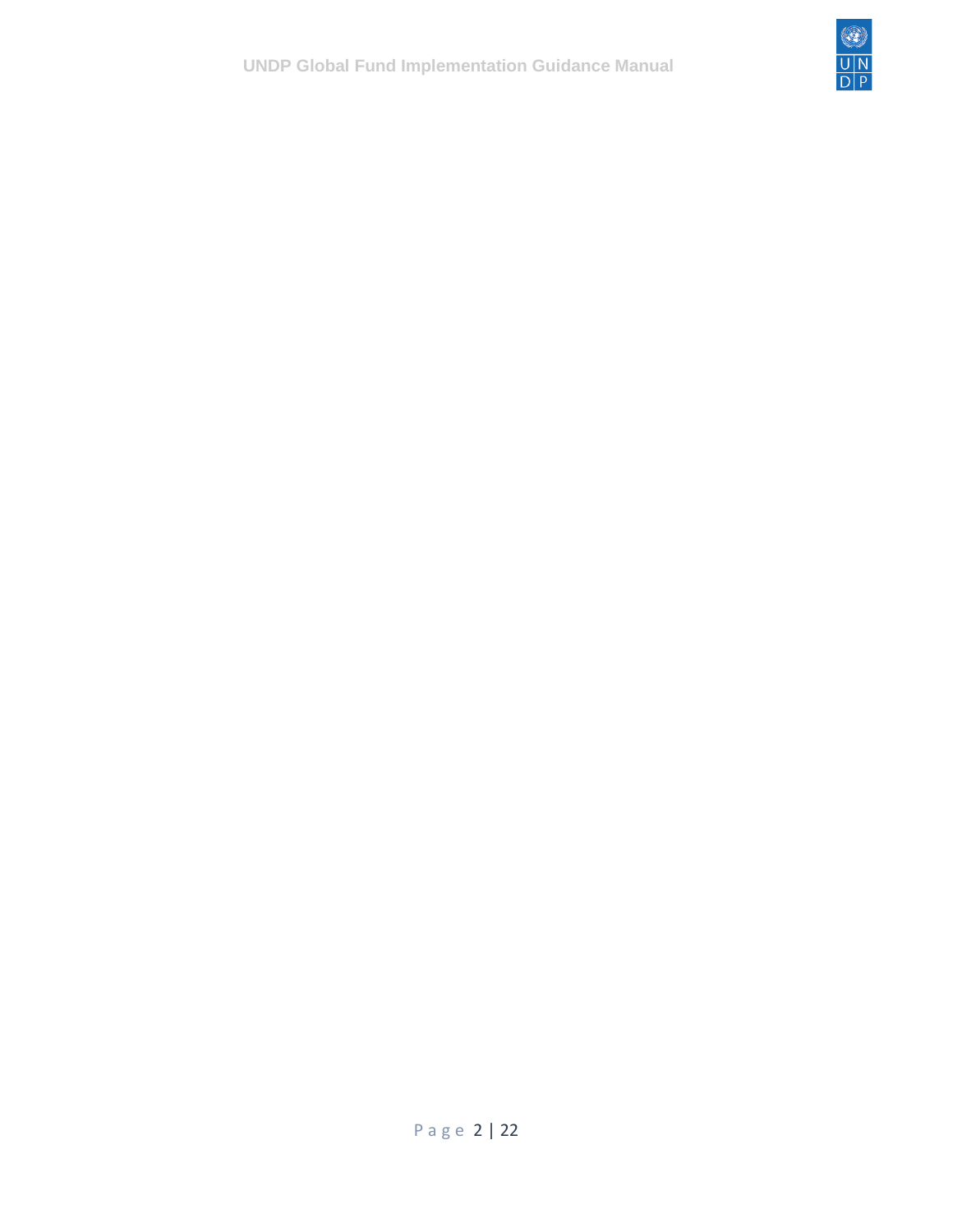

### <span id="page-2-0"></span>**Overview**

This section of the Manual provides guidance on risk management in the context of Global Fund grants. Though this guidance focuses primarily on UNDP-implemented Global Fund grants, provisions may be of relevance to any Principal Recipient (PR). The section starts with some basic concepts of risk management, which may be familiar to some readers. Please click 'next' or select the desired topic from the left-hand menu.

### <span id="page-2-1"></span>**What is Risk Management?**

Risk can be defined as the effect of uncertainty on the achievement of an organization's objectives. Risk management is, therefore, the process of identifying and managing this uncertainty, or risk, with the goal of achieving objectives. Effective risk management enables an organization or individual to increase the likelihood of achieving their goals/objectives, by enabling them to identify potential future events that may affect the achievements of their targets, and, where possible, put in place measures to reduce their impact.

UNDP's [Enterprise Risk Management](https://popp.undp.org/UNDP_POPP_DOCUMENT_LIBRARY/Public/AC_Accountability_Enterprise%20Risk%20Management%20Policy%20(2016).pdf) is based on the International Organization for Standardization Internal Risk Management Standard (ISO 31000). The guidance in this Manual follows the process and definitions based on the ISO 31000 standard, and the following key definitions are used:

- **Risk** is an effect of uncertainty on objectives. This effect can be positive (supporting the organization or programme to achieve planned objectives) or negative (preventing the organization or programme from achieving its objectives). Uncertainty refers to deficiency of information or lack of understanding or knowledge about events. It is best practice to formulate risk in terms of "future event". Objectives can have different aspects (such as financial, health and safety, and environmental goals, and can apply at different levels (such as strategic, organization-wide or project).
- **Consequence** is the outcome of an event affecting objectives. An event can lead to a range of consequences, and initial consequences can escalate through knock-on effects.
- **Event** is the occurrence or change of a particular set of circumstances. An event can be one or more occurrences, have several causes, and consist of something planned not happening.
- **Likelihood** is the chance of something happening. Likelihood can be measured or determined objectively or subjectively, qualitatively or quantitatively, and described using general terms or mathematically (such as a probability or a frequency over a given time period).
- **Risk owner** is the person or entity with the responsibility and authority to manage a risk.
- **Risk register** is a risk management tool that serves as a record of all risk identified by the project. For each risk identified, it should include information such as likelihood, consequences, treatment options, etc.
- **Risk treatment** is a measure to modify risk exposure, to provide reasonable assurance of achieving objectives.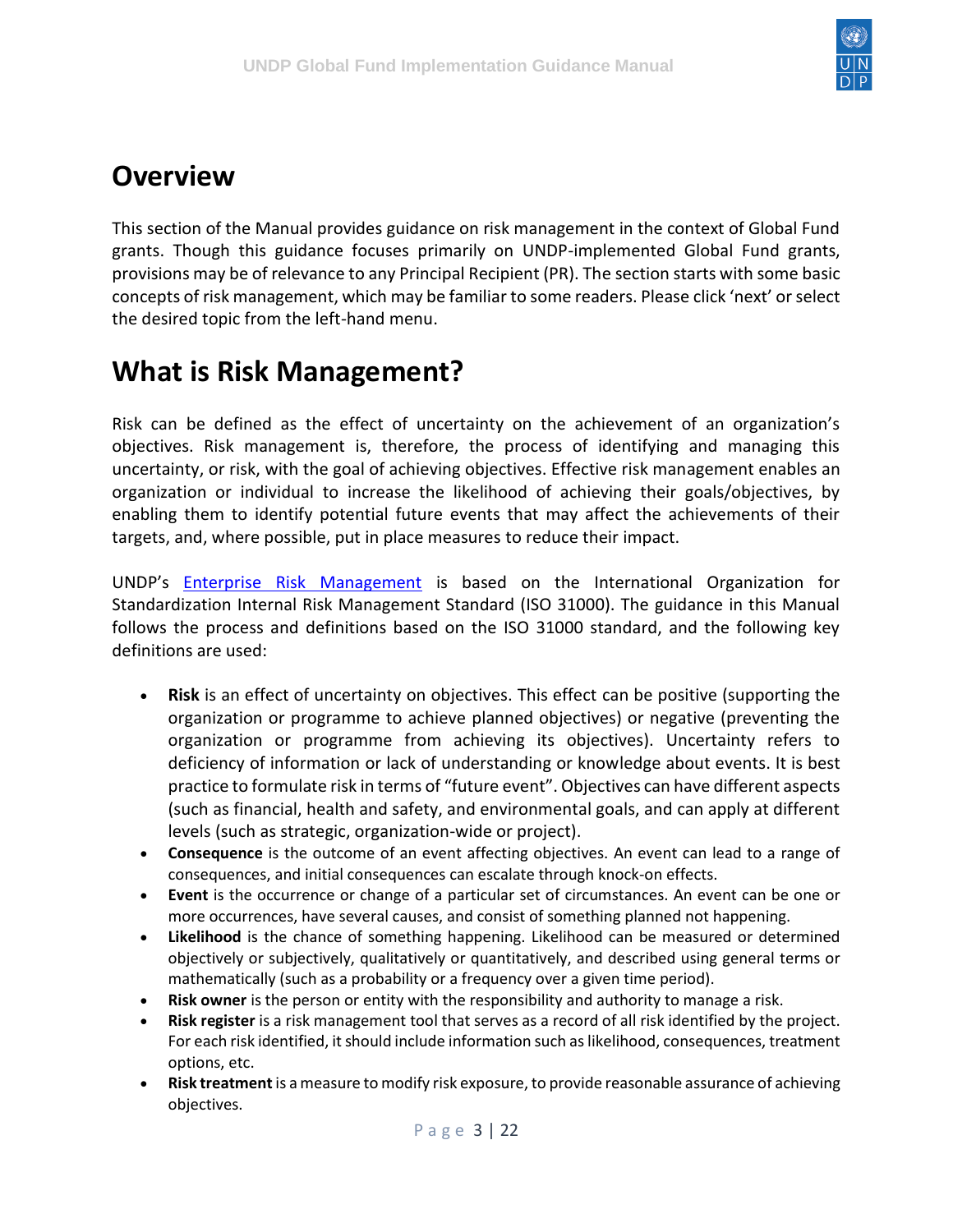

## <span id="page-3-0"></span>**Risk Management in International Development Projects**

Risk management is an inherent part of project management and has aspects of monitoring and review, reporting and communication. These are common activities regardless of the type of project.

All projects go through a planning phase, which is more or less complex depending upon the scope and complexity of the project. Project plans are based on certain assumptions; for example, lead time for procurement or projected number of patients in need of specific treatment. Any uncertainty related to those assumptions is a source of risk. If these uncertainties are examined and efforts are put forward into managing them during project planning, their effects can be 'controlled', or minimized (in case of threats) or enhanced (in case of opportunities), in order to support reaching project objectives. Project managers most often do this by making sure project plans consider the likelihood and impact of a risk, or preparing contingency plans.

Compared to projects in other areas, international development projects have greater exposure to risk. This is because the operating environments for such projects are difficult and usually with inadequate resources. In addition, most of these projects are funded by donors, who come with their own requirements that may require additional resources. For example:

- International development projects are usually implemented in environments with high contextual risk (weak infrastructure, unstable political environment, ongoing or recent armed conflict, high poverty rates, weak legal environment and banking system, lack of adequately qualified human resources, etc.). This affects projects' ability to attract qualified human resources and build effective partnerships. It presents a threat to staff and equipment safety, and poses limitations in terms of available infrastructure such as transport and internet.
- Development projects are funded through public finance/donors. This often means different reporting requirements, creating a high reporting burden and elaborate processes for approving changes to project plans, which can seriously affect the ability to respond to risks.
- Development projects' objectives are often centred on human welfare and as such any unplanned adverse effect of project implementation may carry a high ethical burden and substantially compromise the reputation of everyone involved.

# <span id="page-3-1"></span>**Global Fund Risk Management**

In 2014 the Global Fund Board adopted the [Risk Management Policy,](https://www.theglobalfund.org/media/6018/core_riskmanagement_policy_en.pdf) which is a comprehensive approach to risk management at the corporate level. A high-quality and detailed overview of the Global Fund risk management approach was prepared by [Aidspan](http://www.aidspan.org/) and is available [here.](http://www.aidspan.org/node/2956)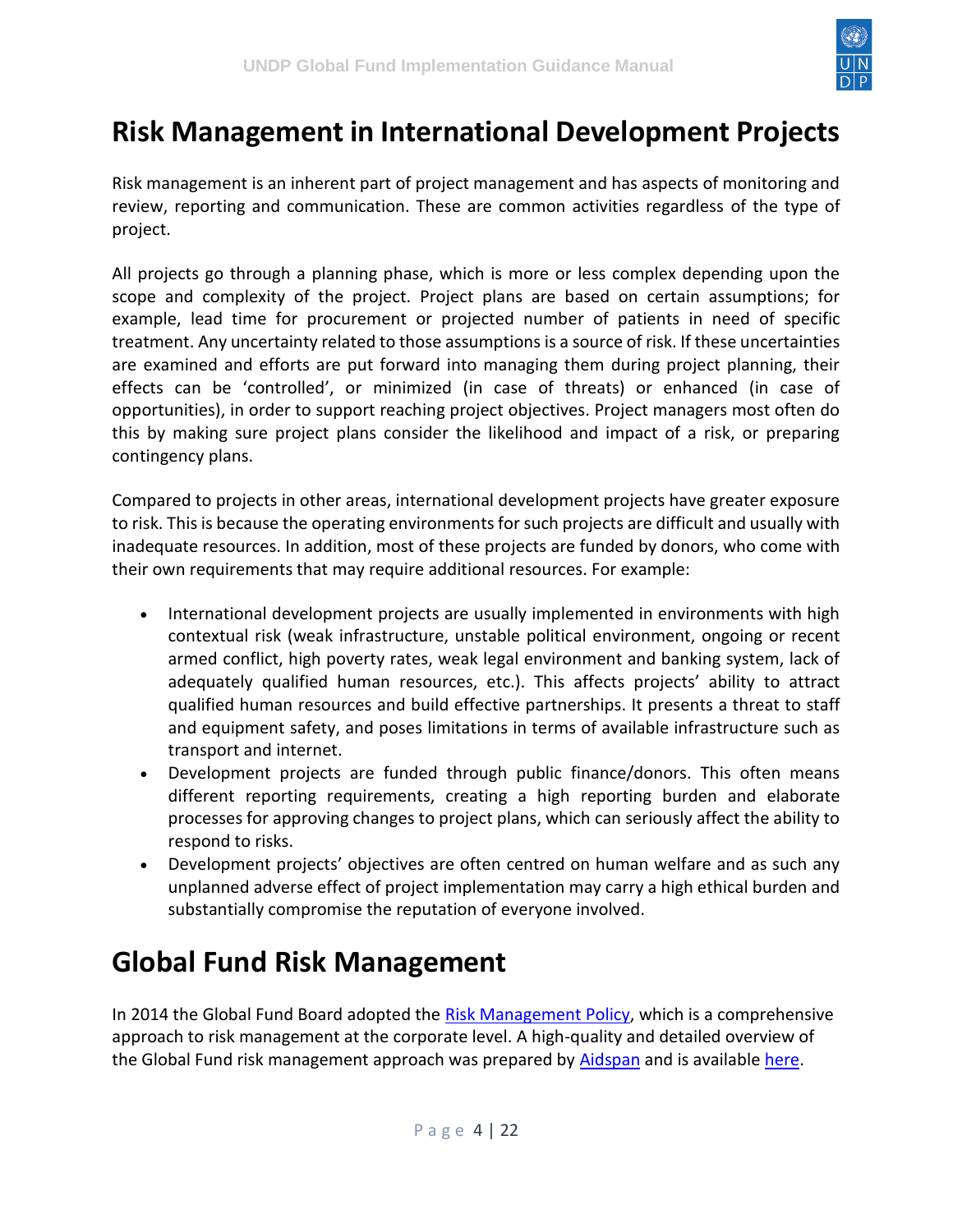

The Global Fund sees risk as an everyday part of its activities. There is a clear need to balance the risk of not accomplishing the Global Fund's mission to fight the three diseases, with fiduciary risk. Guidelines for risk differentiation define how much risk the Global Fund is willing to accept in the pursuit of its objectives. Setting risk thresholds ensures that risks are not over-or under-managed, and that scarce resources are effectively utilized.

The Global Fund identifies different categories of risk: internal, external and strategic. The management of internal and strategic risk does not have immediate implications for Principal Recipients (PRs). Regarding external risks, the Global Fund is willing to accept higher levels of risk in grants that are being implemented in environments that are inherently riskier (for example, in [Challenging Operating Environments\)](https://www.theglobalfund.org/media/4220/bm35_03-challengingoperatingenvironments_policy_en.pdf), than for grants in relatively lower-risk settings.

The Global Fund relies on three layers of assurance:

- 1. In-country assurance provided by the PRs and Local Fund Agents (LFAs).
- 2. The Secretariat assurance provided by the Chief Risk Officer.
- 3. The Office of the Inspector General (OIG) which undertakes audits and investigations. The OIG reports are availabl[e here](http://www.theglobalfund.org/en/oig/reports) and can serve as good indication of key weaknesses observed in Global Fund programmes.

### <span id="page-4-0"></span>**Global Fund Operational Risk Management**

Operational Risk Management is the methodology the Global Fund developed to support identification, assessment, and mitigation of grant-related risks. The Global Fund identified 19 [common grant-related risks,](https://www.theglobalfund.org/media/6018/core_riskmanagement_policy_en.pdf) divided into four categories:

- Programme and performance risks;
- Financial and fiduciary risks;
- Health services and products risks; and
- Governance, oversight and management risks.

As part of ongoing risk management, the relevant Global Fund Country Team documents its assessment of each of the [19 pre-identified risks](https://www.theglobalfund.org/media/6018/core_riskmanagement_policy_en.pdf) and records how the risks are being addressed. The Country Teams use a tool called Qualitative Risk Assessment, Action Planning and Tracking (QUART) to assess the factors that contribute to each risk and to evaluate their likelihood and severity. The QUART tool is complemented by an analysis of the entities implementing the grant. The assessments are required at least once a year, but may not be required for portfolios assessed as being at lower risk. As part of the process, the Country Team (often with input from the Principal Recipient (PR), the Country Coordinating Mechanism (CCM) and the Local Fund Agent (LFA)) also prepares an action plan that describes how each risk is being addressed.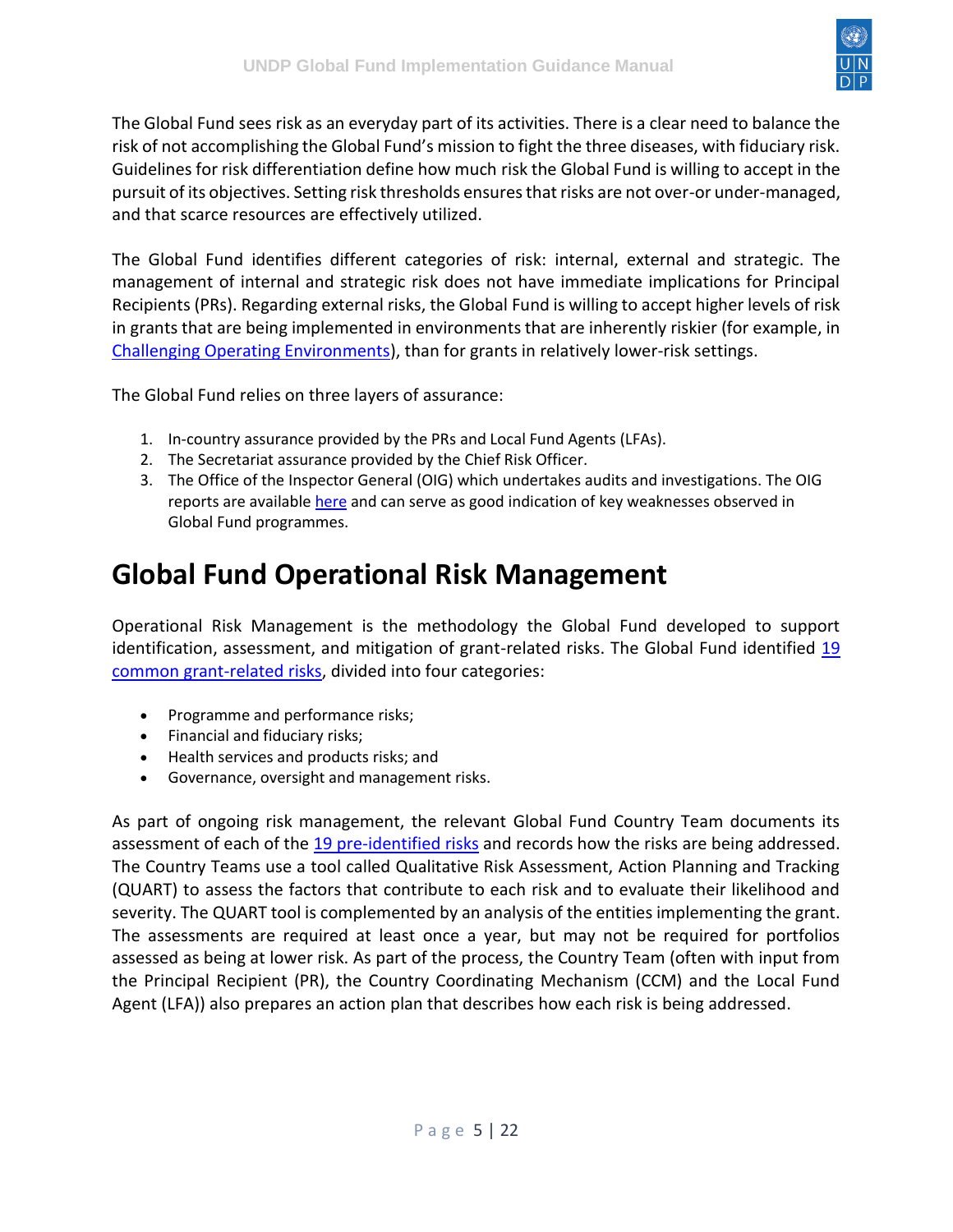

# <span id="page-5-0"></span>**Global Fund Requirements for Risk Management at Implementer Level**

The Global Fund considers that the implementers have the primary responsibility of managing risks in the grants they implement. This means that risk management at the Principal Recipient (PR) level is supported by the PR's internal controls systems. The Global Fund [Risk Management](https://www.theglobalfund.org/media/6018/core_riskmanagement_policy_en.pdf)  [Policy](https://www.theglobalfund.org/media/6018/core_riskmanagement_policy_en.pdf) stipulates that implementers have an obligation to operate internal control systems to ensure that:

- Funds are efficiently and effectively directed to achieving programmatic results and reaching people in need; and
- Programmatic and financial data are accurate, timely and complete.

Where Sub-recipients (SRs) are engaged, the PR has the overall responsibility to manage the SRs and how the SRs manage Sub-sub-recipients (SSRs), if any are engaged. For more information on management of SR-related risks by PRs, please refer to the **SR** management section of the Manual. In addition, as part of their oversight of grant implementation, Country Coordinating Mechanisms (CCMs) play a role in managing risk by detecting weaknesses in performance or control systems, and promoting remedial action.

While the Global Fund does not mandate any tool or practice for risk management at the PR level, there are some requirements related to risk management during the grant life cycle.

**Practice** Pointer By signing the Grant Agreement, the PR accepts the responsibility of managing the grant(s), which includes any and all risks related to them. It is common practice for PRs to engage other entities (SRs) to implement some grant activities. It is important to keep in mind that while the PR may delegate some specific work or activities to SRs, it cannot delegate the risk of said activities. The PR is always accountable. Therefore, the PR should undertake a robust assessment of SR capacity and any risks related to their activities and their internal control and systems, and plan accordingly. This plan should be regularly monitored and updated during grant implementation.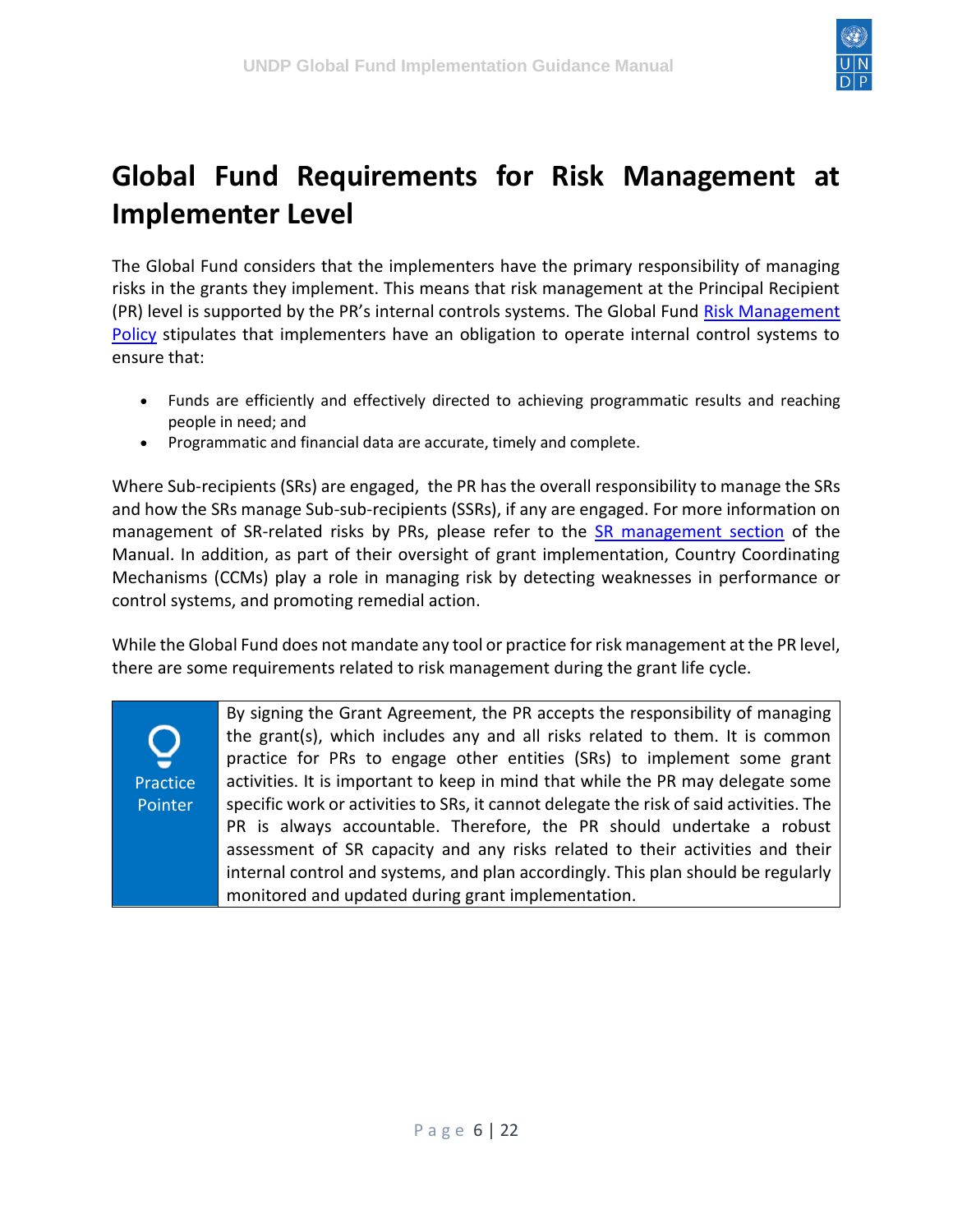

# <span id="page-6-0"></span>**Risk Considerations in the Development of Funding Requests**

During the application process for new Global Fund funding for countries submitting the full application, the Country Coordinating Mechanism (CCM) should assess the main risks related to the effective implementation of the programme and propose risk mitigation measures. The risk assessment should cover:

- external risks;
- programmatic risks;
- financial risks;
- health product quality;
- service delivery risks; and
- governance and oversight risks.

Actions to be taken that can control identified risks should be reflected in the programme design, selection of interventions and the selection of qualified Principal Recipients (PRs). Good implementation arrangements ensure that the programme runs well, key populations have access to quality health services, and there are adequate fiduciary controls and programmatic oversight up to the community level. As part of identifying risks related to implementation arrangements, the CCM assesses each nominated PR against a set of minimum standards and captures this assessment in the funding request. Depending on the country context and available resources, if the PR is nominated at this stage, it can provide valuable support to the CCM in undertaking risk assessment and proposing risk responses.

Countries applying for continuation of funding would have to undertake a review of identified risks and risk treatment options in the existing grants and confirm whether there are any significant changes.

#### <span id="page-6-1"></span>**Risk Management during Grant-Making**

During grant-making the Global Fund undertakes an assessment of the nominated Principal Recipient (PR) according to the Global Fund's minimum standards. This builds on the Country Coordinating Mechanism (CCM)'s assessment of the capacity of nominated PR(s) provided in the funding request. The assessment focuses on four areas: monitoring and evaluation (M&E); financial management and systems; procurement and supply management (PSM); and governance and programme management. The Global Fund Capacity Assessment Tool is used for the PR assessment.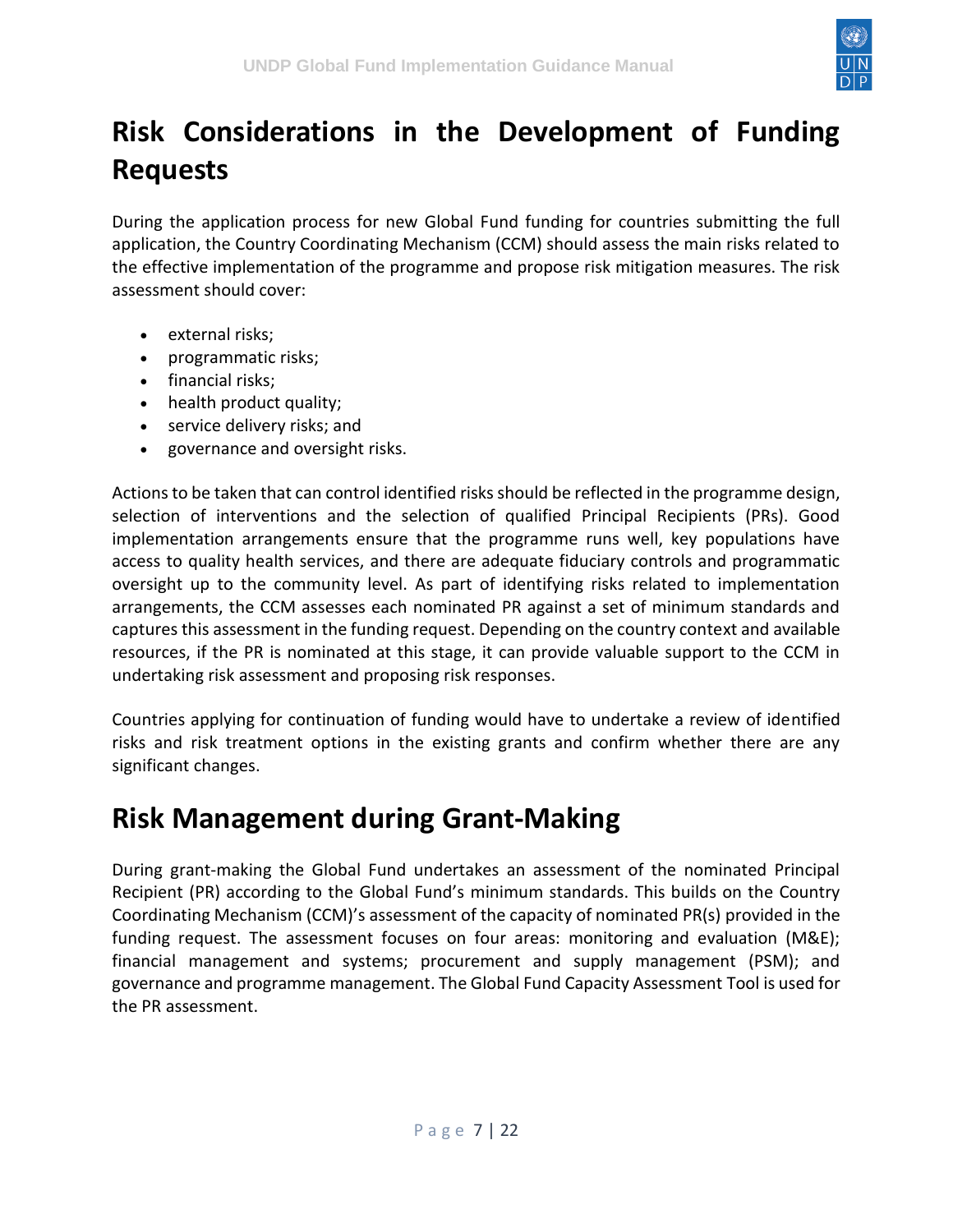

Practice Pointer

The Global Fund PR capacity assessment in cases when UNDP is the nominated PR has a reduced scope. Since the Global Fund recognizes that UNDP's regulations, rules, policies and procedures meet the minimum requirements, the capacity assessment should cover only the areas specific to the particular UNDP Country Office (e.g. number of staff planned for financial management of the grant, but not financial rules and regulations overall) or to the particular country (e.g. existing systems used for monitoring and evaluation of national disease programme).

Preparation of the *implementation arrangements map* is another important risk management activity during grant-making. The implementation arrangements map is a visual depiction of who is doing what with what portion of a grant (or multiple interrelated grants). It is, in essence, an organogram or process map of a grant or series of grants that together operationalize a programme. The implementation arrangements map includes:

- All entities receiving grant funds and/or playing a role in programme implementation;
- Each entity's role in programme implementation;
- The flow of funds, commodities and data;
- The beneficiaries of programme activities; and
- A representation of any activities for which an implementing entity has not been identified.

The CCM and PR are responsible for preparing the [implementation arrangements map.](https://www.theglobalfund.org/media/5678/fundingmodel_implementationmapping_guidelines_en.pdf) However, as the process of mapping is an effective means of facilitating accurate communication about processes and risks during grant making, the Global Fund Country Team and Local Fund Agent (LFA) may engage in the mapping exercise jointly with the PR and CCM, particularly in deciding whether multiple grants should be mapped together to demonstrate interdependencies. In practice, the PR is best positioned to prepare the map, since it has detailed knowledge about flow of funds and commodities and the mandate to select Sub-recipients (SRs).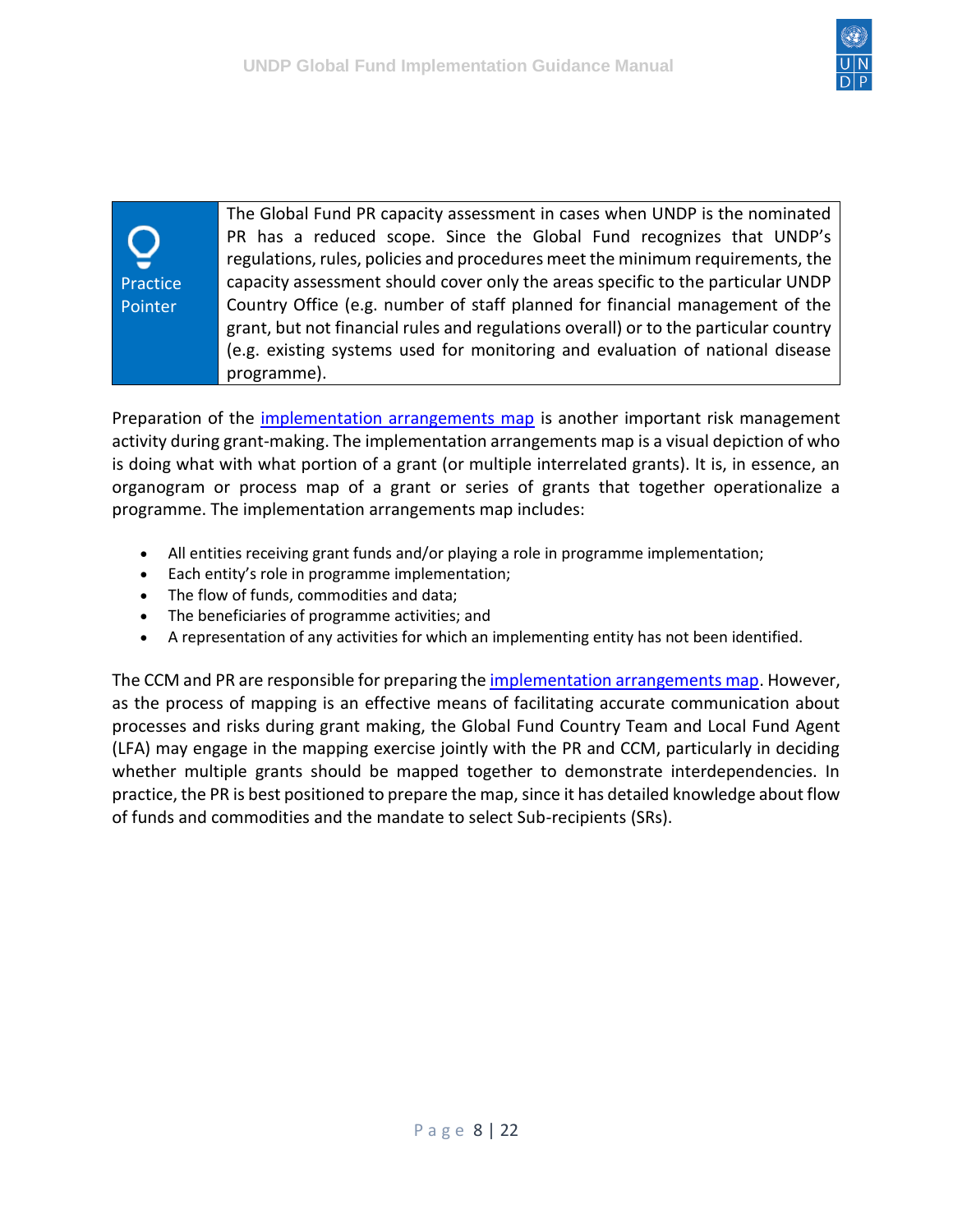

# <span id="page-8-0"></span>**The Global Fund Local Fund Agent**

The Local Fund Agent (LFA) is an entity contracted by the Global Fund for a particular country to undertake an objective examination and provide independent professional advice and information relating to grants and Principal Recipients (PRs). Within the Global Fund's risk management framework, the LFA provides independent in-country verification and oversight mechanism in addition to Principal Recipient's assurance. The Global Fund expects LFAs to proactively identify and alert it to any issues that may prevent activities and funding from reaching the intended beneficiaries in the quantity, time, and quality intended, and the Global Fund programmes from reaching their objectives. Based on the Global Fund Country Team's risk assessment of the particular portfolio, the LFA's scope of work is tailored to the specific circumstances of the grant.



While LFAs are expected to flag any occurring risks to the Global Fund, the focus of their work is to independently verify and confirm information reported by the PR. In cases where UNDP is the PR, the LFA role in verification is limited as the Global Fund relies on UNDP's regulations, rules, policies and procedures. Please refer to the [legal framework section](https://undphealthimplementation.org/functional-areas/legal-framework/other-legal-and-implementation-considerations/intellectual-property-rights-and-disclosure-of-information/) of the Manual for guidance on Global Fund and LFA access to books and records.

# <span id="page-8-1"></span>**Global Fund Challenging Operating Environments**

In 2016 the Global Fund Board endorsed the **[Challenging Operating Environments Policy](https://www.theglobalfund.org/media/4220/bm35_03-challengingoperatingenvironments_policy_en.pdf)**. Challenging Operating Environments (COEs) are countries or regions characterized by weak governance, poor access to health services, and man-made or natural crises. The policy classifies COEs based on countries with the highest External Risk Index (ERI) level in the Global Fund portfolio, and allows for *ad hoc* classification to enable rapid responses to emergency situations. Due to increased risks in COE territories, the Global Fund often introduces additional risk management measures such as Additional Safeguards. The portfolio categorization to focused, core and high impact countries is independent from COE, i.e. COE countries exist in all portfolio categories.

Once a country (or part of it) is categorized as a COE, the Global Fund can tailor the flexibilities that would apply. The flexibilities may relate to the following:

- **Access to funding:** The Global Fund can allow the extension of existing grants, non-Country Coordinating Mechanism (CCM) applications, and extended allocation where a COE country is no longer eligible for funding.
- **Implementing entities**: While the CCM nomination of the Principal Recipient (PR) is preferred, in COE countries the Global Fund may assume the responsibility for selecting the PR.
- **Grant implementation**: Where relevant and possible, goals, targets, activities and budgets can be adjusted, and implementation arrangements changed to reach target populations.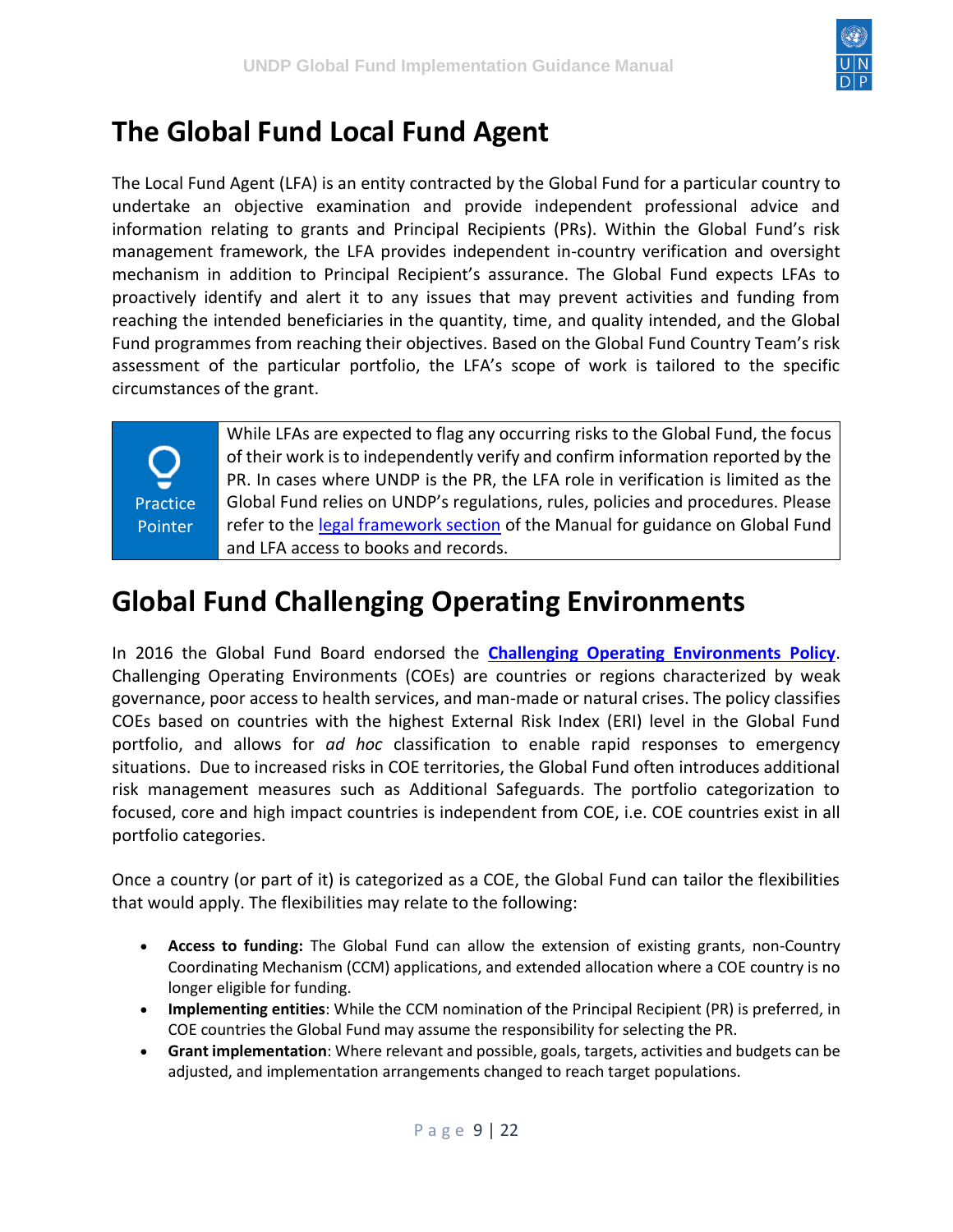

- **Procurement and supply chain**: Where existing in-country supply chain systems are dysfunctional, disrupted or at risk of disruption, third-party providers may be selected for part or all of the supply chain management functions. In emergency situations, PRs with strong procurement and supply chain capacity may be selected.
- **Monitoring and evaluation**: The Global Fund recognizes the risks associated with data collection and data quality in COEs due to weak health data systems. It addresses these risks by 1) insisting on strengthening of health management information systems (HMIS) and using different types of data (surveys, evaluations, quantitative and qualitative sources) and 2) when necessary having a performance framework with focus on output measures rather than outcome and impact.
- **Financial management**: The flexibilities on key financial processes include, among others: ease of reprogramming process with a high level budget based on past grant assumptions, reliance on implementers' own assurance mechanism where deemed strong, outsourcing of accounting and/or fiduciary function, and extension of audit and reporting due dates.

# <span id="page-9-0"></span>**Global Fund Additional Safeguards Policy**

Additional Safeguards Policy (ASP) is a set of measures that the Global Fund introduces whenever "the existing systems to ensure accountable use of Global Fund financing suggest that Global Fund monies could be placed in jeopardy without the use of additional measures". Examples of criteria for invoking ASP include significant concerns about governance; the lack of a transparent process for identifying a broad range of implementing partners; major concerns about corruption; a widespread lack of public accountability; recent or ongoing conflict in the country or region of operation; political instability or lack of a functioning government; poorly developed or lack of civil society participation; financial risks such as hyperinflation or devaluation; or lack of a proven track record in managing donor funds.

The ASP can be found in the Global Fund [Operations Policy Manual.](https://www.theglobalfund.org/media/3266/core_operationalpolicy_manual_en.pdf) The ASP is usually invoked for the entire portfolio of Global Fund grants, on a countrywide basis.

The specific additional safeguard measures put in place are adapted to the risks and circumstances of each concerned grant. They may include:

- The Global Fund itself selecting the Principal Recipient (PR), in consultation with the Country Coordinating Mechanism (CCM);
- The Global Fund approving Sub-recipients (SRs);
- Additional reporting requirements;
- Tailored procurement arrangements; and
- In some cases, a no-cash policy (also referred to by the Global Fund as 'Zero Cash Policy'), which prohibits advance cash transfers to SRs that pose a particular risk.

UNDP is often nominated as PR in ASP countries. As UNDP-implemented Global Fund projects adhere to UNDP's regulations, rules, policies and procedures, not all Global Fund measures apply. Most flexibilities would be negotiated during grant-making and the Country Office (CO) is advised to request support of the UNDP Global Fund/Health Implementation Support Team.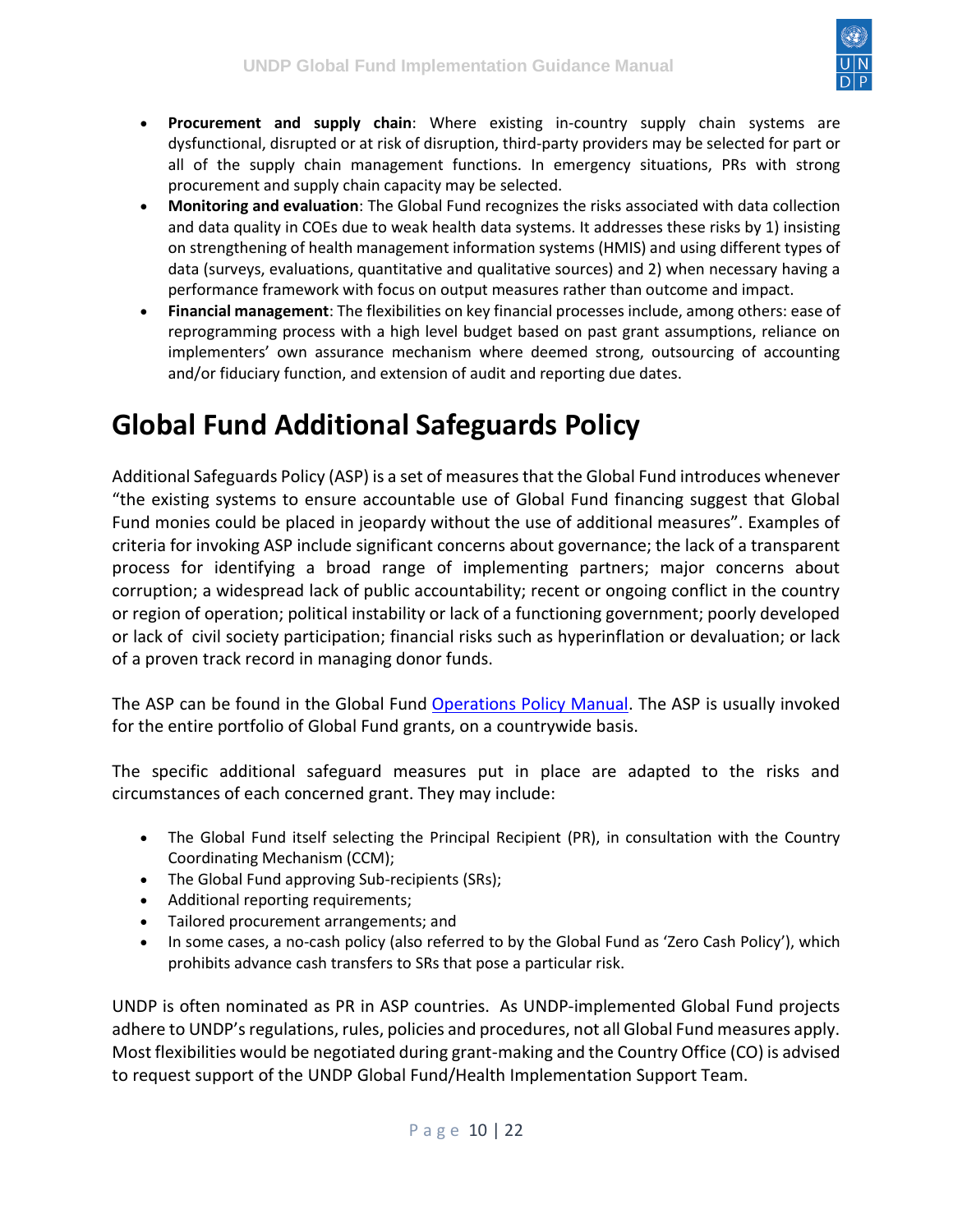

### <span id="page-10-0"></span>**Risk management in UNDP**

Risk and uncertainty are inherent in many of UNDP's activities. Achieving its mission of eradicating poverty and reducing inequalities and exclusion requires the organization to take risks. UNDP has an elaborated [Enterprise Risk Management framework](https://popp.undp.org/UNDP_POPP_DOCUMENT_LIBRARY/Public/AC_Accountability_Enterprise%20Risk%20Management%20Policy%20(2016).pdf) (ERM[\)\[1\]](https://undphealthimplementation.org/functional-areas/risk-management/risk-management-in-undp/#_ftn1) embedded in its Programme and Operations Policies and Procedures (POPP). The steps of the risk management process are as follows:

- Establishing the context;
- Risk assessment;
- Risk treatment;
- Monitoring and review; and
- Communication and consultation.

The detailed policy for risk management at programme and project level is currently under development. At the project level, UNDP currently applies adaptation of PRINCE2 project management method. A Risk Log of each project is available online in Atlas (UNDP's ERP) as part of each project's documentation.

[\[1\]](https://undphealthimplementation.org/functional-areas/risk-management/risk-management-in-undp/#_ftnref1) Adopted in 2007 and updated in early 2016.

### <span id="page-10-1"></span>**UNDP Risk Management in the Global Fund Portfolio**

The Global Fund supports countries in pursuing ambitious targets, resulting in a direct impact on HIV, TB and malaria epidemics, which often include the provision of lifesaving services. In supporting countries to achieve these targets, UNDP implements grants in some of the most challenging operating environments.<sup>[1]</sup> Implementing projects in these contexts substantially increases the risk of the projects failing to deliver the intended results, organizational reputation and loss of assets. Furthermore, because projects are implemented in high risk environments, often in countries with weak governance and other systems, the risk of abuse of funds (at all levels) is very high. This includes the risk of diversion of health commodities. Finally, because the Global Fund-supported projects are part of a wider national disease strategy, UNDP engagement in project planning is lower than in other UNDP projects. As a consequence of limited Principal Recipient (PR) engagement during the project planning (funding request) stage, in certain cases operational risks are not thoroughly identified and fully addressed. National proposal writing teams usually include health experts with limited project management expertise, who may not adequately identify implementation risks during the planning stage. Therefore revisions of project plans to include risk treatment options may be required during start-up, grant-making or once implementation is in progress.

Since Global Fund supported projects are considered higher risk than other UNDP-implemented projects, there are several enhancements in terms of controls and assurance in addition to the risk management applied to all UNDP projects. This refers to tailored approaches and tools used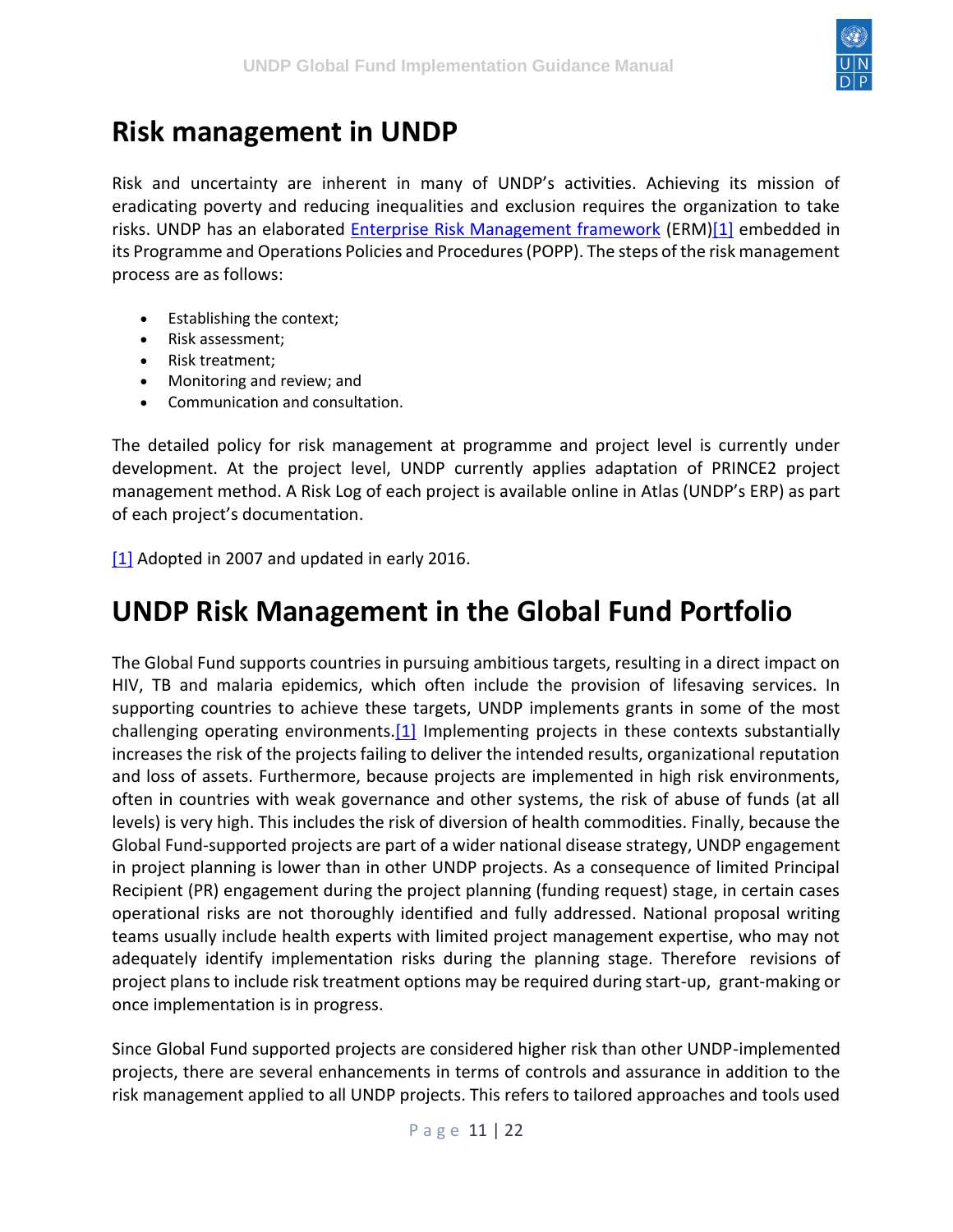

by UNDP in the Global Fund portfolio that aim to strengthen controls and systems to prevent, mitigate or better monitor risks. This reduces the probability and impact of programmatic and operational risks. The contextual risks external to the project remain with the Country Office (CO) managing the projects, to address through the business continuity plan or crisis response.

Some of tailored approaches and tools aimed at preventing or mitigating are as follows:

- **Limited procurement by Sub-recipients (SRs)**. UNDP COs serving as PRs should not engage SRs to procure health products. Non-health procurement is limited to an SR agreement budget of US\$100,000 or 10 percent of the total SR budget, whichever is lower. This measure ensures best value for money by allowing UNDP to undertake higher volume procurement, while ensuring all quality requirements for health products are observed.
- **Specialized procurement architecture for procurement of health products**. Timely delivery of quality assured products is essential to ensure continuous provision of lifesaving services and minimize the risk of service interruption. To ensure expertise in this highly specialized area, the UNDP Global Fund/Health Implementation Support Team ensures a service level agreement with UNICEF is in place for key products used in the Global Fund-financed grants. Further, the UNDP Global Fund/Health Implementation Support Team completes the selection and contracting process and maintains long-term agreements (LTAs) with suppliers of other health products used in Global Fund grants. Such arrangements have several positive effects, such as reduced delivery time (as each CO does not need to repeat the bidding process, but can just use existing contracts); volume discounts and other better terms due to market power; easier negotiations with key suppliers, product quality assurance and prevention of collusion in procurement. For more information please refer to the [procurement and supply management section](https://undphealthimplementation.org/functional-areas/procurement-and-supply-management/overview/) of the Manual.
- **Control Self-Assessment (CSA).** As part of UNDP's commitment to risk management, UNDP found it particularly useful to strengthen risk management in the context of the Global Fund portfolio. The CSA allows programme teams directly involved in business units, functions or processes to participate in assessing the project's risk management and control processes and identify additional risk mitigation actions. One of the major benefits of the CSA approach in Global fundfinanced grants is that the entire team working on a programme (e.g. finance, procurement, M&E) understands what the key risks are and what controls are in place or need to be introduced to better manage them.

# Practice **Pointer**

CSA is particularly useful for new PRs or before starting a new grant, as the effects of increased controls span over the life of the grant. UNDP COs interested in going through Control Self-Assessment should contact the UNDP Global Fund/Health Implementation Support Team.

[\[1\]](https://undphealthimplementation.org/functional-areas/risk-management/undp-risk-management-in-the-global-fund-portfolio/#_ftnref1) At different points, roughly half of the UNDP Global Fund portfolio is in countries characterized by the Global Fund as Challenging Operating Environments.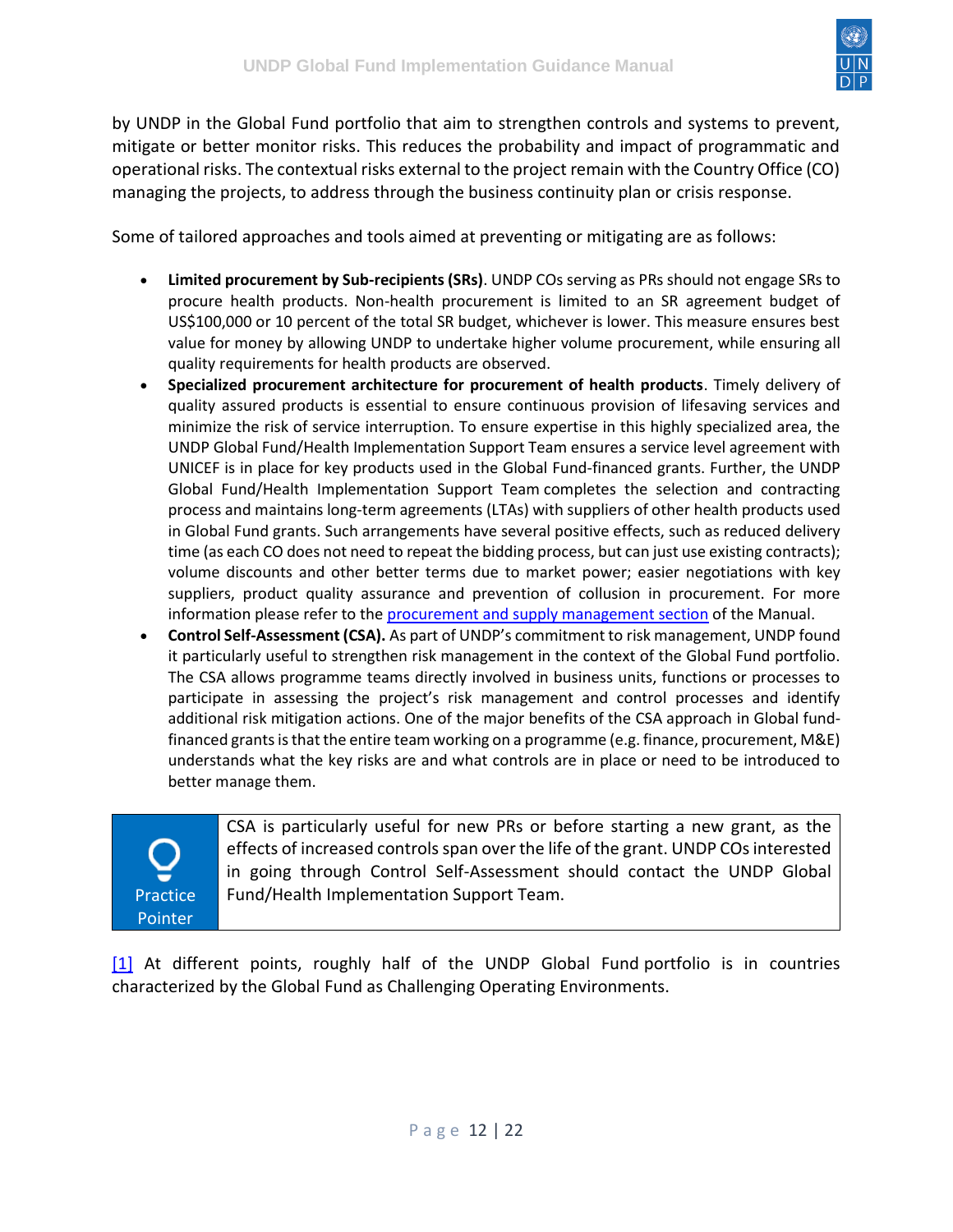

### <span id="page-12-0"></span>**Risk Management in UNDP-managed Global Fund Grants**

The steps outlined in this section are based on the UNDP **Enterprise Risk Management** (ERM) Policy, but are applicable to most other entities, particularly those following ISO 31000.

The risk management process spans the project's entire life cycle. One full cycle (establishing the context, risk assessment, risk treatment and communication and consultation) should be done during the '[Defining the Project](https://popp.undp.org/UNDP_POPP_DOCUMENT_LIBRARY/Public/PPM_Project%20Management_Defining.docx)' stage of project management outlined in the UNDP Programme and Operations Policies and Procedures (POPP). For Global Fund grants, if UNDP is confirmed as Principal Recipient (PR) during the funding request preparation, the process should start at this stage, and risks and risk responses should be outlined in the funding request. If this early engagement was not possible, the process can start during the grant-making stage when the PR is confirmed and is preparing detailed grant implementation plans (performance framework, detailed budget and work plan, and list of health products). During grant implementation, monitoring and review is the most important component of risk management. They enable monitoring of identified risks, taking appropriate risk treatment measures and periodic review of identified risks in order to eliminate those that are no longer relevant and take note of any new uncertainties.

#### <span id="page-12-1"></span>**Establishing the Context**

By establishing the context, the programme sets its objectives, defines the external and internal parameters to be taken into account when managing risk, and sets the scope and criteria for the remaining risk management process. In Global Fund programmes managed by UNDP, the objectives are already defined in the funding request, hence the focus of this step is to define external and internal parameters that may influence risk management. Examples of external parameters include: number and nature of project partners; relationship with key stakeholders; presence of other donors (which may provide opportunities for complementary work or greater collaboration to avoid duplication); broader political and regulatory framework the project is operating in, etc. Examples of internal context parameters include: roles and accountability within the organization, organizational culture, and resources and knowledge.

#### <span id="page-12-2"></span>**Risk Assessment**

Risk assessment is the overall process of risk identification, risk analysis and risk evaluation. The main product of the risk assessment is the Risk Log (currently in Atlas in project management module) which would contain key information produced during risk assessment (for each risk: the event, cause, impact, probability, owner and treatment).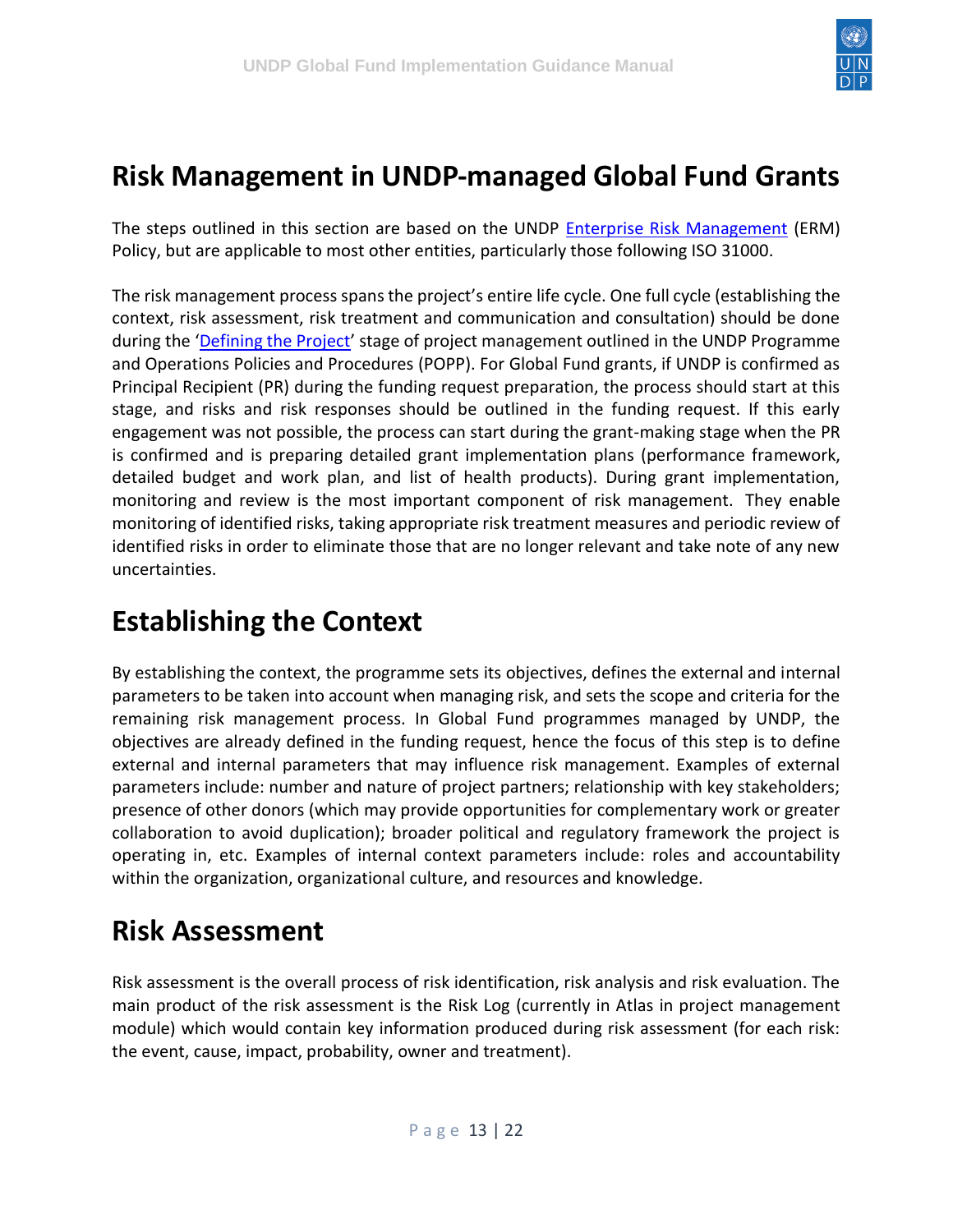

#### <span id="page-13-0"></span>**Risk identification**

Risk identification implies identifying relevant risks and describing them (for examples, please refer to the section on [common risks identified in Global Fund programmes\)](https://undphealthimplementation.org/functional-areas/risk-management/common-risks-identified-in-global-fund-programmes/). The aim is to generate a comprehensive list of risks that might enhance, prevent, degrade, accelerate or delay the achievement of grant objectives. Some tools and techniques for risk identification include:

- Brainstorming;
- Interviews and self-assessment, that could be facilitated by the UNDP Global Fund/Health Implementation Support Team;
- Facilitated workshop, e.g. control self-assessment workshops;
- Scenario analysis; and
- Risk questionnaire and survey.

The following documents can help to identify risks:

- Project performance framework, work plans and budgets;
- Global Fund performance letters;
- Global Fund Local Fund Agent (LFA) on-site data verification findings;
- Mission reports and assessments from technical agencies;
- Sub-recipient (SR) capacity assessment reports;
- UNDP Office of Audit and Investigations (OAI) [audit reports;](http://audit-public-disclosure.undp.org/)
- Programme evaluations and reviews; and
- Global Fund Office of Inspector General (OIG) audit and investigation reports.

In addition to the above, where UNDP is already a Principal Recipient (PR), any information collected through implementation in the previous periods can be used for risk assessment. This includes, but is not limited to:

- Project Management Unit monitoring visits reports;
- UNDP Global Fund/Health Implementation Support Team mission reports; and
- SR audit reports.

Risks are always identified as threats or opportunities relating to specific objectives in a specific organization. Therefore, strong internal controls and systems in the implementing organization contribute to reductions of certain types of risks (usually internal or operational). When UNDP is the PR for Global Fund grants, existing policies and procedures for financial management significantly reduce the risk of misuse of funds at the PR level, and attention can be focused on SR financial management.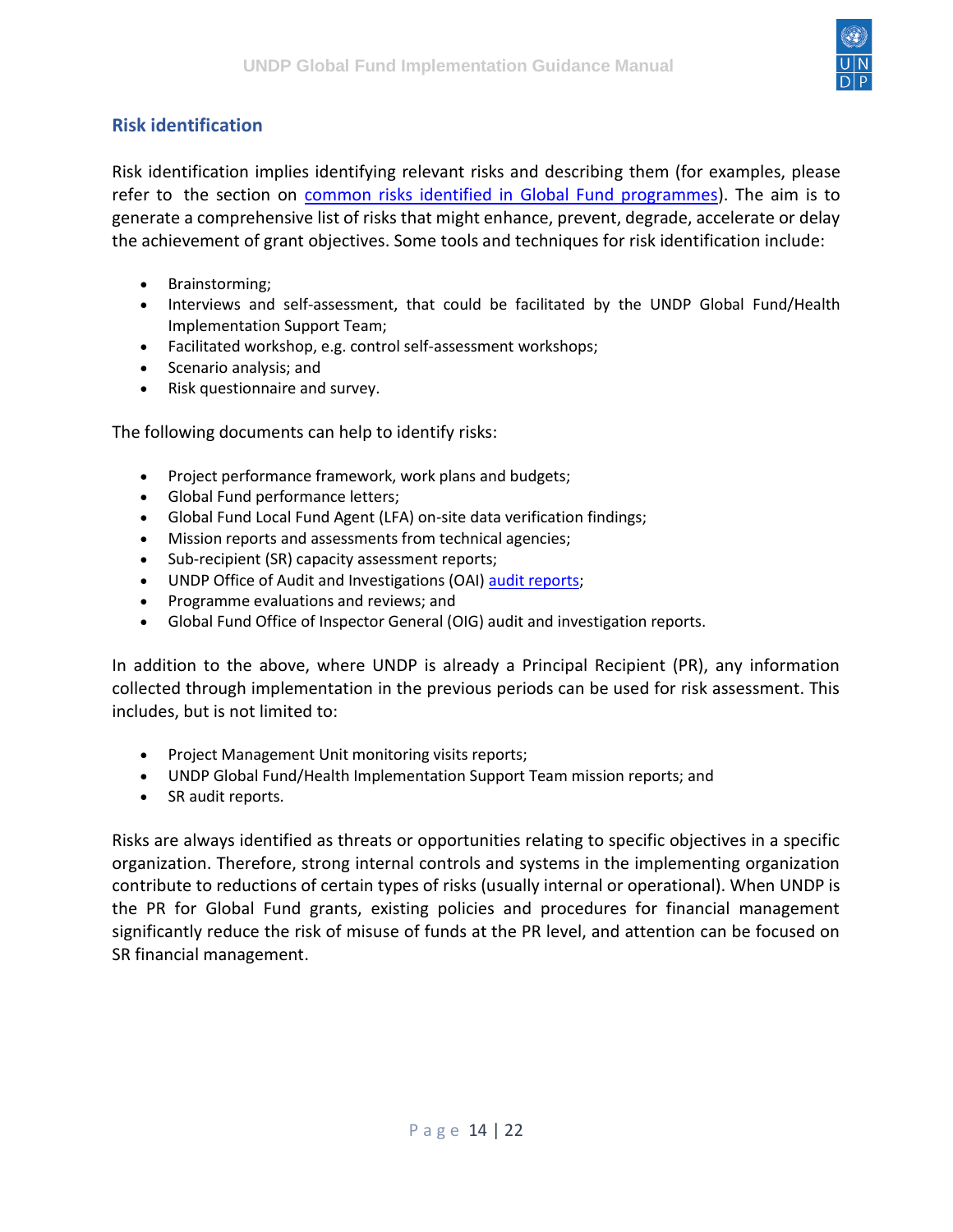

# Practice Pointer

It is recommended to define a risk as a probable future event (an occurrence that hasn't take place, but may happen in the future). In addition to the event, risk identification should include risk cause (or causes) and impact (or consequence).

**Example A**: The risk of poor programmatic data quality is defined as the possibility that reported data are inaccurate, unreliable, incomplete and/or not submitted on time (the "event"). The causes can be: a weak monitoring and evaluation (M&E) system at a national level (e.g. dysfunctional HMIS); lack of staff trained in M&E; armed conflict in particular regions of the country preventing monitoring missions, etc. Should this risk occur, the consequence is incorrect assessment of programme performance and limited ability of the management to make informed decisions related to the programme.

#### <span id="page-14-0"></span>**Risk analysis**

Risk analysis entails assessing the likelihood and consequences of a risk by applying the criteria model (for more information on the criteria model, please refer to [UNDP Enterprise Risk](https://popp.undp.org/UNDP_POPP_DOCUMENT_LIBRARY/Public/AC_Accountability_Enterprise%20Risk%20Management%20Policy%20(2016).pdf)  [Management \(ERM\) Policy\)](https://popp.undp.org/UNDP_POPP_DOCUMENT_LIBRARY/Public/AC_Accountability_Enterprise%20Risk%20Management%20Policy%20(2016).pdf). Non-UNDP PRs may have their own definitions of risk likelihood and consequence, or criteria can be defined when establishing the context.

The likelihood and consequences of identified risks are estimated as per the criteria model, taking the existing controls into account.

**Example A**: In the example of the risk of poor programmatic data quality, based on the existing systems used by the national disease programme, the likelihood is assessed as "highly likely" (once or twice a year or 60-80 percent chance of materializing). The consequence is estimated as "high" primarily based on the "development results" criteria meaning that 20-30 percent of the planned result may be affected, since the programme may not be able to reach the set targets due to underreported number of cases.

#### <span id="page-14-1"></span>**Risk evaluation**

Risk evaluation helps you make decisions based on the outcome of the risk analysis. The risk levels of all analysed risks are evaluated to determine which risks need treatment and their priority. The risk acceptance criteria are defined in the [UNDP ERM Policy.](https://popp.undp.org/UNDP_POPP_DOCUMENT_LIBRARY/Public/AC_Accountability_Enterprise%20Risk%20Management%20Policy%20(2016).pdf)

**Example A:** In the example of the risk of poor programmatic data quality, with likelihood assessed as "highly likely" and the consequence estimated as "high", the risk falls in the orange category (for more information, please refer to guidance on risk acceptance in the [UNDP ERM Policy\)](https://popp.undp.org/UNDP_POPP_DOCUMENT_LIBRARY/Public/AC_Accountability_Enterprise%20Risk%20Management%20Policy%20(2016).pdf), which means it requires prompt action. Since this risk assessment is taking place during grantmaking, i.e. before the programme start, the team investigates the best risk treatment option(s) at this stage.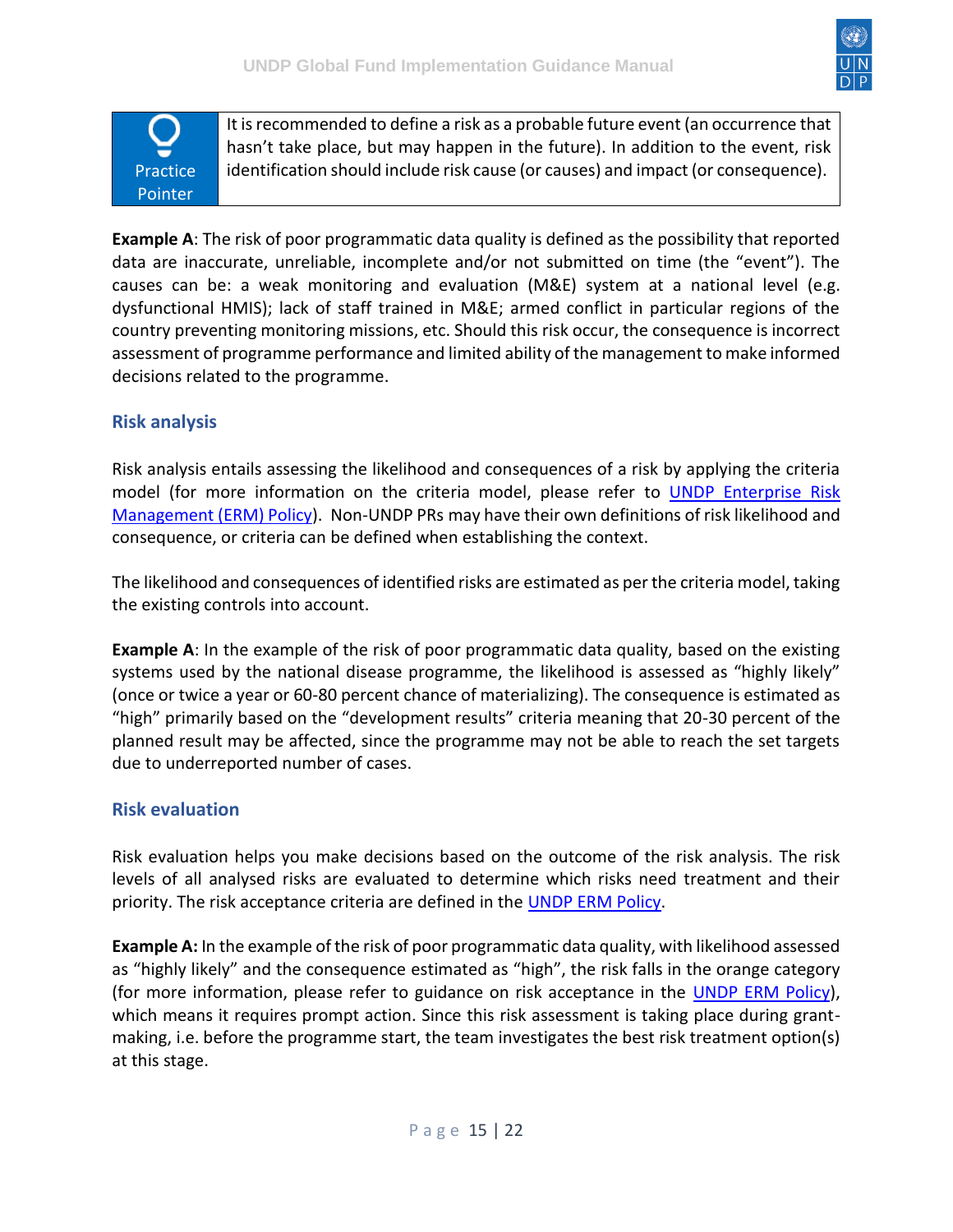

### <span id="page-15-0"></span>**Risk Treatment**

Risk treatment involves identifying one or more treatment options and implementing the options considered most effective. Risk treatment options are:

- **Risk termination**, which can involve changing aspects of the overall grant management plan to eliminate the threat, isolating project objectives from the risk's impact, or relaxing the objectives that are threatened (e.g. extending the schedule or reducing the scope). In extreme cases this can include eliminating objectives, deciding not to start a project or terminating the project. Risks identified early in the project can be avoided by clarifying requirements, obtaining more information, improving communications, or obtaining expertise.
- **Risk mitigation** involves reducing the probability and/or the impact of risk threat to an acceptable level. Taking early and proactive action against a risk is often more effective than attempting to repair the damage a realized risk has caused. Modifying project plans at the planning stage and developing contingency plans are examples of risk mitigation.
- **Risk transfer** involves shifting the negative or positive impact of the uncertain event (and ownership of the response) to a third party. Risk transfer does not eliminate a threat; it simply makes another party responsible for managing i In the context of Global Fund grants, the Principal Recipient (PR) retains the ultimate responsibility *vis-à-vis* the Global Fund, hence it only makes sense to transfer risk to entities that are better equipped to deal with it. An example could be transferring the risk for transport of procured pharmaceuticals to a logistics company with adequate insurance.
- **Risk tolerance** is often taken as a risk strategy since it is very difficult to plan responses for every identified risk. Risk acceptance should normally only be taken for low-priority risks (green as per guidance on risk acceptance in th[e UNDP Enterprise Risk Management \(ERM\) Policy\)](https://popp.undp.org/UNDP_POPP_DOCUMENT_LIBRARY/Public/AC_Accountability_Enterprise%20Risk%20Management%20Policy%20(2016).pdf).

All risks shall be assigned to a risk owner, who is responsible for reporting the risks and assuring that they are treated appropriately. Once implemented, treatments need to be monitored and continuously reviewed in order to make sure they had the intended effect.

**Example A:** In the example of the risk of poor programmatic data quality, the team decided to apply risk mitigation (reducing probability) by including capacity development activities into the grant plans. Based on the analysis of existing data, the team identified the three regions with the highest rate of under-reporting, and included plans to train all health workers responsible for data collection in these regions in the first quarter of the project. The trainings would be accompanied by distribution of data recording and reporting forms. The team also identified the budget required for these risk mitigation measures and assigned implementation to the monitoring and evaluation (M&E) Officer (risk owner). The risk, its causes, probability, impact and mitigation measures were recorded in the project Risk Log.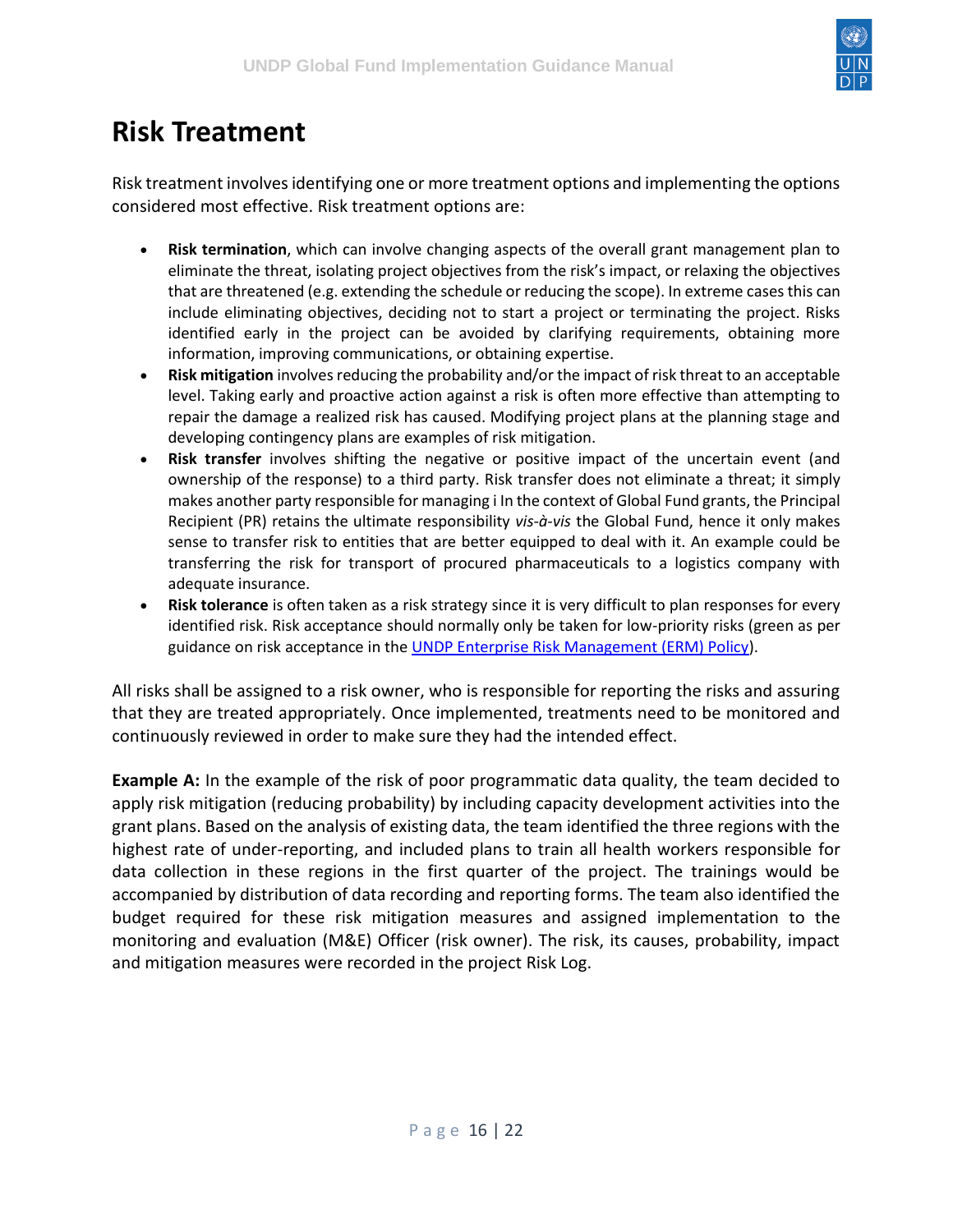

# <span id="page-16-0"></span>**Communication and Consultation**

Communication and consultation with relevant stakeholders should take place at all stages of the risk management process and at regular/planned intervals. Sharing information on risks with the Global Fund and implementing partners promotes trust and ownership, and contributes to more effective risk treatment and overall decision making. Communication is particularly essential when significant contextual/external risks occur, since it can facilitate quick realignment of project efforts, redefinition of objectives (e.g. through reprogramming) and allocation of funding for [risk](https://undphealthimplementation.org/functional-areas/risk-management/risk-management-in-high-risk-environments/undp-corporate-policies/) mitigation activities (for more information, please refer to the section on risk [management in high risk environments\)](https://undphealthimplementation.org/functional-areas/risk-management/risk-management-in-high-risk-environments/undp-corporate-policies/).

**Example A**: In the example of poor data quality, when the risk was identified, the team informed the key Sub-recipient (SR), the national disease programme. The SR provided data which lead to identification of the three most affected regions, and worked with the Principal Recipient (PR) to design risk mitigation measures. Following that, the Global Fund was informed about the identified risk and proposed mitigation measures, and all parties agreed to revise the budget in order to allocate funds to finance the mitigation measures.

# <span id="page-16-1"></span>**Risk Reporting**

Reporting of risks is an inherent part of risk management. The reporting of risks in UNDP creates risk awareness at all levels of the organization, and ultimately builds a transparent and improved decision-making process. Reporting on risks in UNDP follows established organizational reporting lines. Part of reporting is documenting the risk management process where the Risk Log is the primary document. In addition to the regular reports, and in line with the risk acceptance guidelines, the occurrence of red and orange risks (as per the risk acceptance guidance in UNDP [Enterprise Risk Management](https://popp.undp.org/UNDP_POPP_DOCUMENT_LIBRARY/Public/AC_Accountability_Enterprise%20Risk%20Management%20Policy%20(2016).pdf) (ERM) policy) should also be reported on an *ad hoc* basis. The *ad hoc* reports should simply include a description of the risk, the initiated treatment/status and (possibly) call for action or request for assistance.

In the context of the Global Fund-financed projects the Principal Recipients (PRs) are expected to report on risks during regular reporting (i.e. when submitting a [Progress Update\)](https://www.theglobalfund.org/media/6156/core_pudr_guidelines_en.pdf). Section 3 of the Progress Update requires PRs to report on risks of stock-out or expiry of key pharmaceuticals and health products. Section 5 of the Progress Update requires PRs to report on external factors beyond their control that have impacted or may impact the programme.

**Example A:** In the example of the risk of poor programmatic data quality, after implementing risk mitigation measures the team undertook targeted monitoring visits to three regions and analysed the actual under-reporting in order to assess whether risk mitigation measures were effective. The implemented risk mitigation measures were recorded in the Risk Log. In the first Progress Update to the Global Fund the team reported on implementation of the capacity building activities and their effects.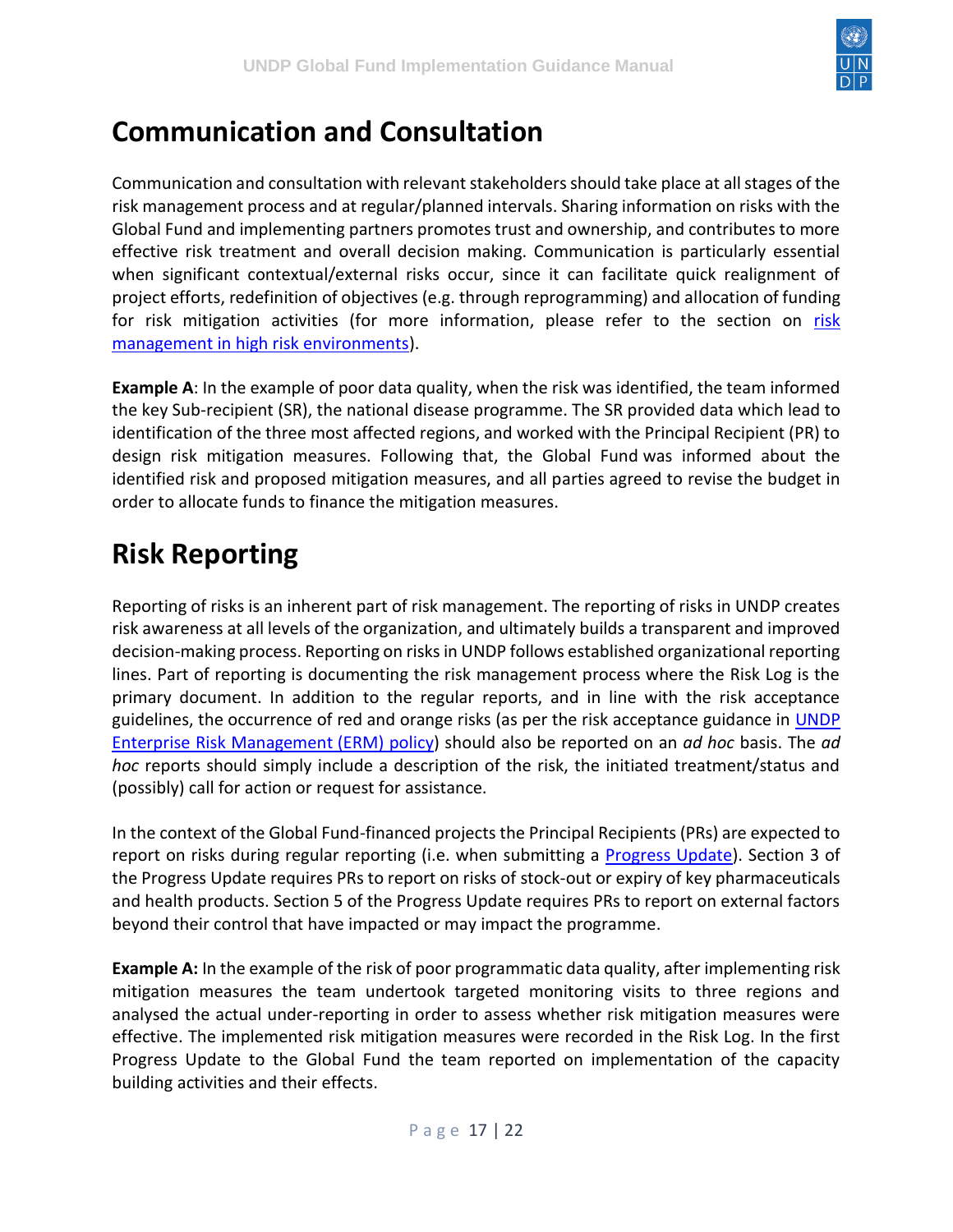

# <span id="page-17-0"></span>**Monitoring and Review**

Monitoring and review should be a planned part of the risk management process. This involves regular checking and/or surveillance. It can be periodic or *ad hoc* and is done to see if: further action is needed; appropriate controls are in place; new uncertainties are emerging; and strategic changes to UNDP's risk landscape require senior management action. Monitoring and review results should be recorded and reported as appropriate, and also used as input for auditing and annual review of the project's risk management framework.

**Example A:** Following the implementation of risk mitigation measures and reassessment of the risk after the first quarter, the probability of poor data quality risk was reduced to "moderately likely" (20-40 percent chance of materializing). The risk was monitored for the next year with no significant change. In the beginning of the project's second year, the risk owner noticed weaknesses in reporting, indicating the increase in probability of this risk. The team analysed the situation and found a significant reduction in the percentage of trained data collectors in affected regions, due to health worker turnover. They planned new risk mitigation measures, and documented all changes in the Risk Log.

### <span id="page-17-1"></span>**UNDP Corporate Policies**

The UNDP Programme and Operations Policies and Procedures (POPP) include [Standard](https://popp.undp.org/SitePages/POPPChapter.aspx?TermID=f5666f66-fc98-4199-bc6a-a90562fe4b61)  [Operating Procedures \(SOPs\) for crisis response,](https://popp.undp.org/SitePages/POPPChapter.aspx?TermID=f5666f66-fc98-4199-bc6a-a90562fe4b61) [Fast Track Policies and Procedures](https://popp.undp.org/UNDP_POPP_DOCUMENT_LIBRARY/Public/Crisis%20Response_FTP_Fast%20Track%20Policies%20and%20Procedures.docx) (FTPs) and [Financial Resources for Crisis Response.](https://popp.undp.org/SitePages/POPPChapter.aspx?CHPID=34) The SOPs for crisis response define the triggers and activation of crisis response; levels of organizational crisis response; roles and responsibilities and phases for immediate response. Once the crisis response is triggered, FTPs can be activated. Depending upon the nature and scope of the crisis, the FTPs can apply to the entire UNDP operations in programme and management areas; to projects that are specific to a crisis response; or projects that fall within the framework of the 'strategic and time-critical' response. There are FTP provisions for programme and project management; human resources; financial management; procurement; partnership management and information and communication technology (ICT). Crisis response activation is managed at the Country Office (CO) level, but is applicable to the Global Fund portfolio managed by that CO. Similarly, activated FTPs can be applicable to the Global Fund portfolio, depending upon their scope.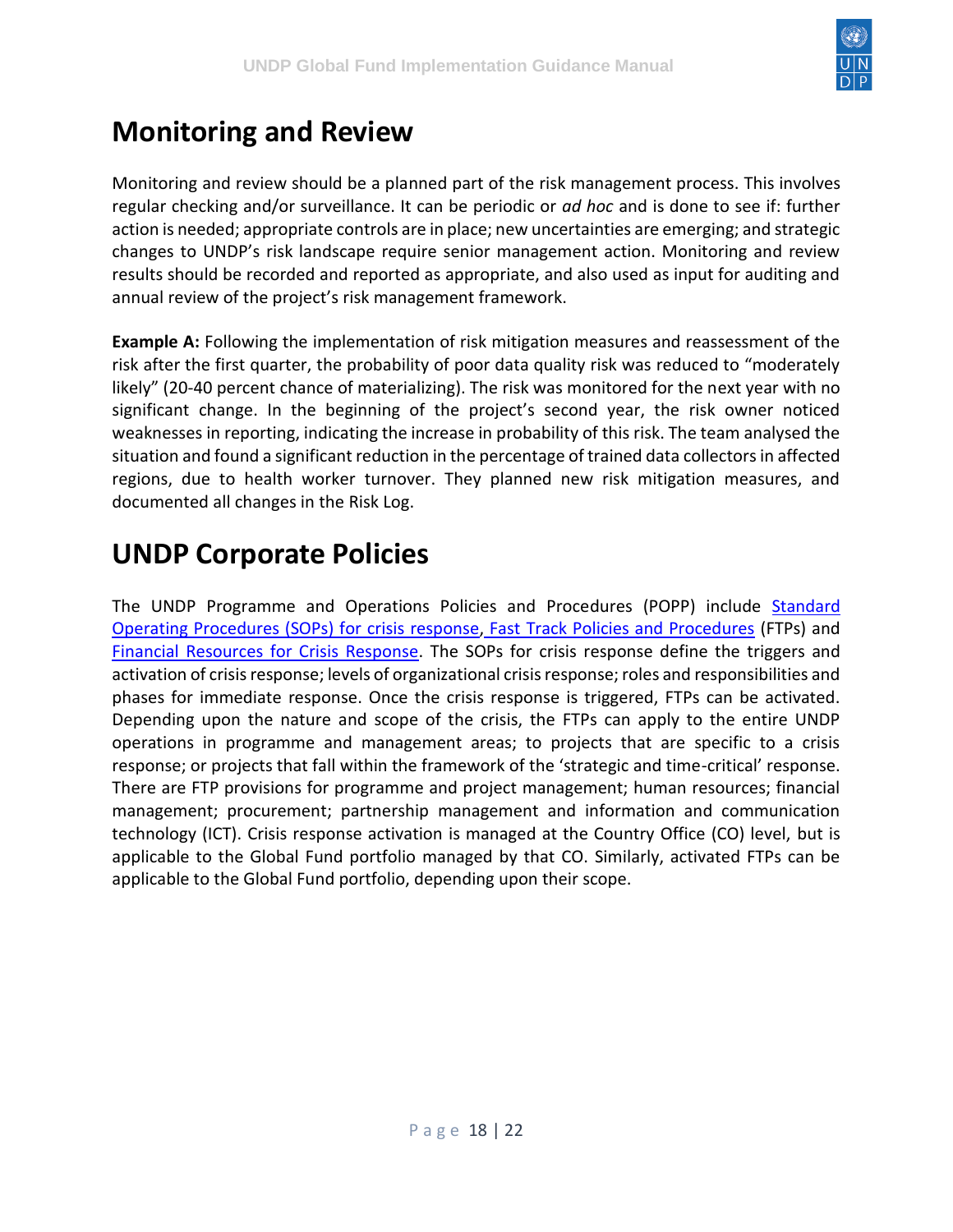

# <span id="page-18-0"></span>**Risk management for UNDP Global Fund portfolio in high-risk environments**

In addition to measures for crisis response applicable to specific UNDP Country Offices (COs) there are additional provisions to consider for Global Fund grants implementation in high-risk environments.

The CO/Principal Recipient (PR) should check with the Global Fund whether the country (or affected region within a country) is classified as a Challenging Operating Environment (COE), which could mean additional Global Fund policy flexibilities are applicable.

The main principle for managing Global Fund grants in high-risk environments is the increased need for UNDP CO/PR to manage risk, document this process and communicate. During grantmaking/reprogramming request or defining project stage/grant-making, risks should be identified and risk treatment planned and reflected in project plans. If the onset of crisis is sudden, one of the first steps to be undertaken is analysis of risks created by the crisis, and identification of immediate responses required.

By default, implementing grants in high-risk environments means higher risks. The need to continue delivery of lifesaving services calls for agility and flexibility in procedures (both UNDP [Fast Track Policy](https://popp.undp.org/SitePages/POPPSubject.aspx?SBJID=199) (FTP) and [Global Fund COE provisions\)](https://www.theglobalfund.org/media/4220/bm35_03-challengingoperatingenvironments_policy_en.pdf). Since existing procedures are part of internal controls, relaxing them means the organization is accepting higher risk. According to the standard Grant Agreement, the PR bears all grant-related risk. Therefore, in high-risk environments the PR should consider the following:

- Ensuring **uninterrupted services** in the high-risk environment may require a change in implementation arrangements, especially if the crisis onset happened after grant signing. In situations of natural disaster or armed conflict the project beneficiaries may be displaced and a quick assessment may be required to understand how to provide health services in the changed circumstances. Supplying health products to new service delivery spots may require changes in pre-crisis practice.
- **Safety risks** to project beneficiaries and staff should be carefully examined. This is applicable not only in areas of armed conflict or natural disasters, but also where activities of key affected populations are criminalized. Immediate risk mitigation measures in such circumstances include ensuring confidentiality of beneficiary data, controlled and limited access to records, use of unique identifier codes and partnering with national institutions. Long-term measures include policy work to change punitive laws.
- **Communication and consultation** as part of risk management is essential in high-risk environments. It is necessary to discuss the risks, causes and impact with Sub-recipients (SRs), and jointly plan risk treatment. It also involves discussing risks with other key project partners at the country level, since common risk mitigation measures may be applied. Finally, it is very important to communicate about risks with the Global Fund and flag any "unknown" areas. For example, in case of armed conflict outbreak in part of the country which prevents access to sites, the Global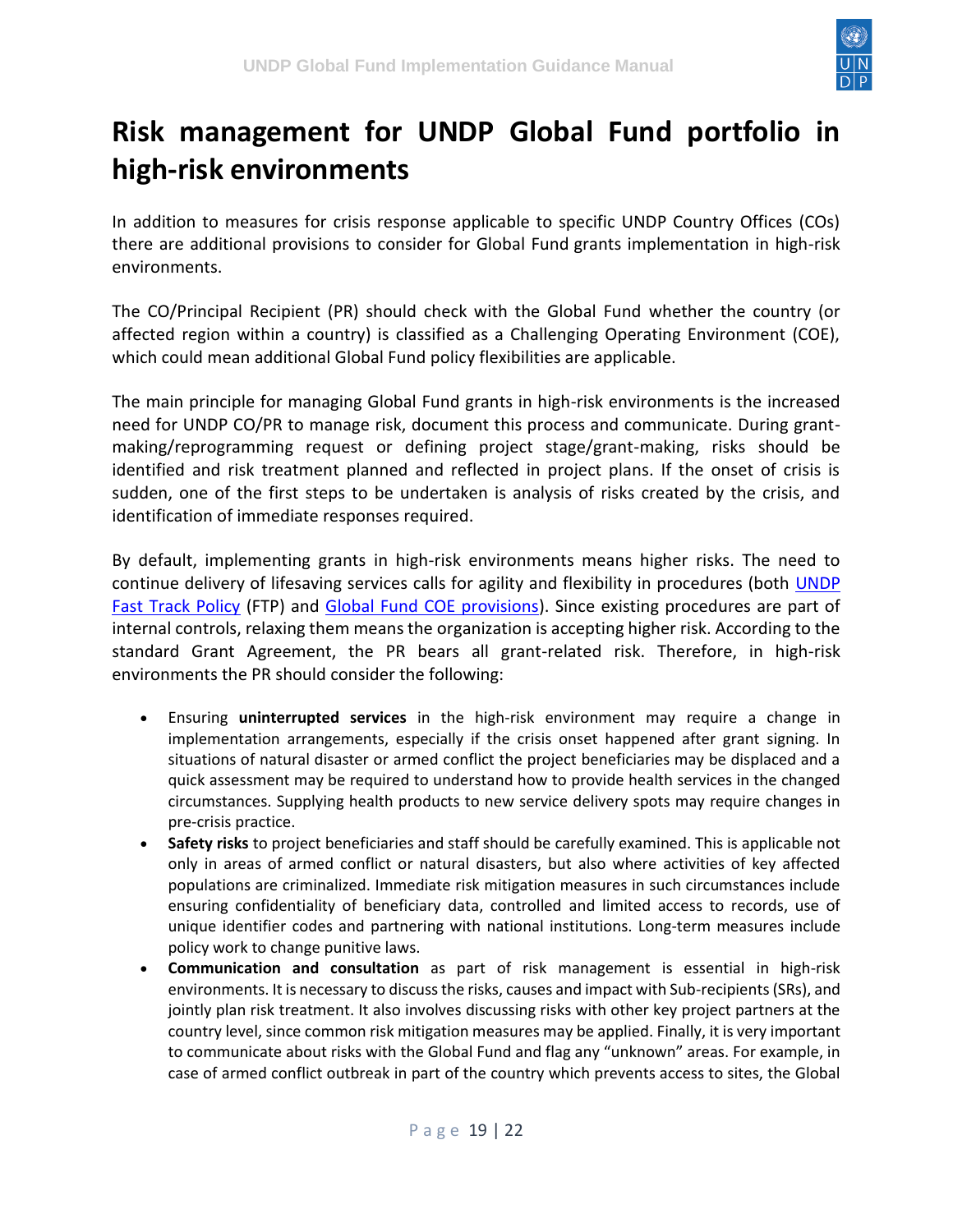

Fund should be informed about the PR's inability to access and verify assets in the conflict zone, and the Global Fund should decide if this is acceptable.

- In the given circumstances, can the PR honour the **obligations undertaken under the Grant Agreement** with the Global Fund? For example, the Global Fund can request that all assets purchased with grant funds are returned to the Global Fund. In situations of armed conflict, the PR should flag the uncertainty related to physical verification and control of assets which will be given to SRs in the zones not accessible to the PR. Other example includes access to service delivery sites for verification of programmatic data.
- Whether the **programme objectives are realistic** This is particularly important in situations where the context changes after the grant is signed. The PR should undertake an analysis of assumptions used to set the original targets, and their validity in the changed circumstances. When necessary, a reprogramming request should be submitted to the Global Fund.
- **Weaknesses in national systems and capacity** is often the main contributor to high-risk environments for Global Fund grant implementation. This is addressed by midterm capacity development measures, aiming to address root causes. In the short-term, mitigation measures can include outsourcing and engaging technical assistance for key implementers. For UNDPmanaged grants, in case of weak capacity for financial management at SR level (as determined by the SR capacity assessment) transfer of funds to the SR is usually avoided and SRs implement subprojects through direct payment modality.

#### <span id="page-19-0"></span>**Common Risks Identified in Global Fund Programmes**

This section provides examples of common risks occurring in UNDP-managed Global Fund programmes. It is based on the [Global Fund's 19 operational risks](https://www.theglobalfund.org/media/6018/core_riskmanagement_policy_en.pdf) with modifications based on UNDP's experience as Principal Recipient (PR).

#### 1. **Governance and risk management:**

- $\circ$  Poor relationship with stakeholders deteriorated working relationship between PR and key stakeholders (at any level) that can result in the project's inability to implement key activities and ultimately reach its objectives. This can refer to key ministries, national disease programmes, donor, Sub-recipients (SRs) or other key partners.
- $\circ$  Inadequate organizational structure the possibility of the PR not having the requisite capacity to provide effective oversight and implement the grant's activities, including oversight of SRs and service providers.
- $\circ$  Poor sustainability the possibility of ineffective or unsustainable programmes in terms of developing capacity of national systems and entities, and an inadequate transition plan for the designated future PR.

#### 2. **Programme management:**

- $\circ$  Not achieving programmatic targets the possibility of the grant failing to reach its planned targets in terms of coverage with services or other programmatic activities essential for reaching grant objectives. In some cases, this can be caused by unrealistic targets being set for the programme or insufficient funds being budgeted to allow implementing required activities. In most such cases this results in low grant rating.
- $\circ$  Poor quality of health services the possibilities of inadequate or no national guidance; poor prescriber and provider adherence to internationally recognized diagnosis, treatment and prevention guidelines; patients' poor adherence to regimens; poor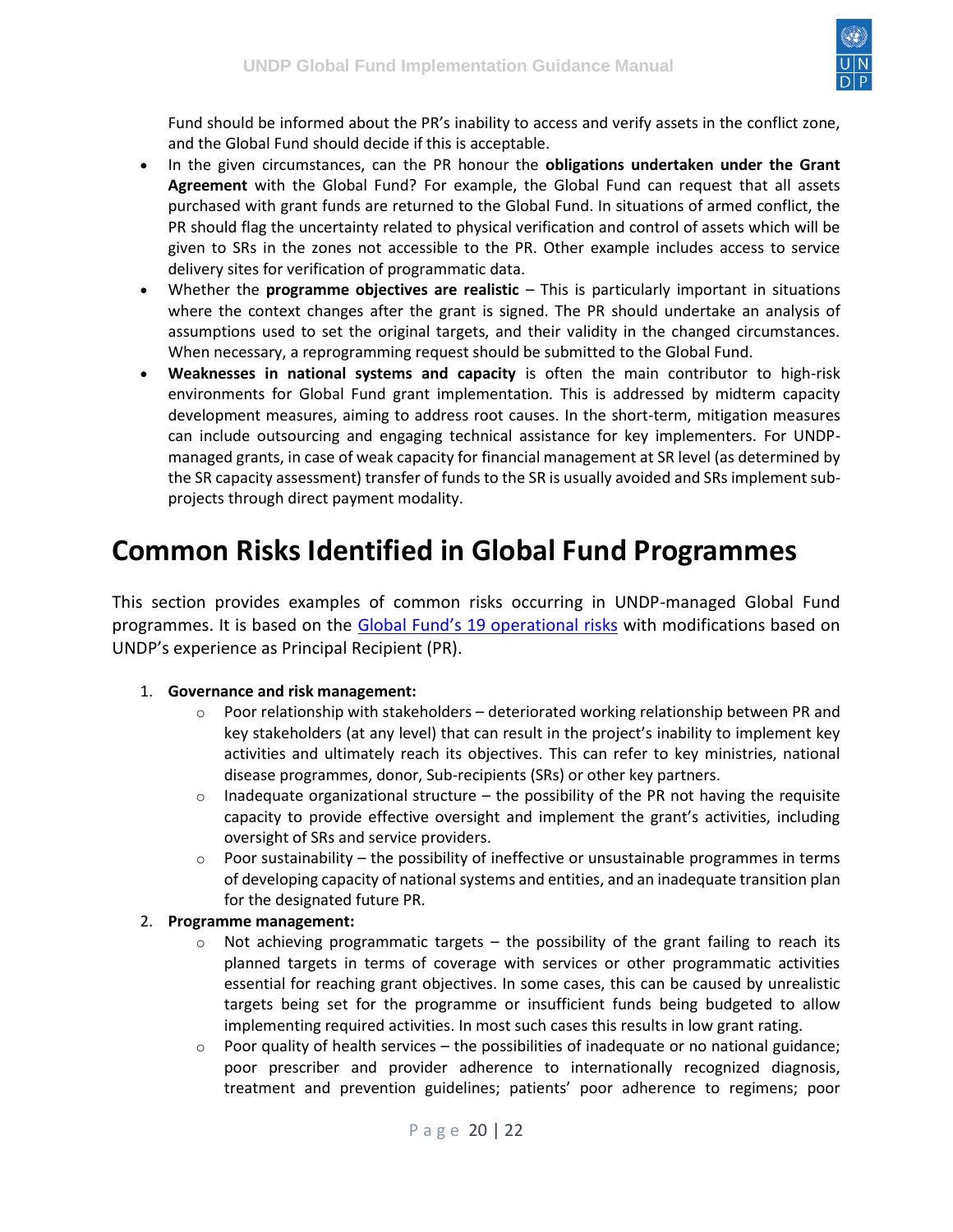

monitoring of adverse events; lack of rational use of health products, or other related areas of health services quality. Poor quality of health services contributes to lack of impact on the epidemic.

- $\circ$  Inadequate reporting and compliance the possibility that the PR exhibits delays and/or quality issues in regular reporting to the Global Fund, including failure to fulfil [conditions](https://undphealthimplementation.org/functional-areas/legal-framework/the-grant-agreement/grant-confirmation-conditions-precedent-cp/)  [precedent \(CP\),](https://undphealthimplementation.org/functional-areas/legal-framework/the-grant-agreement/grant-confirmation-conditions-precedent-cp/) [special conditions \(SCs\),](https://undphealthimplementation.org/functional-areas/legal-framework/the-grant-agreement/grant-confirmation-special-conditions-scs/) management actions and other recommendations within prescribed deadlines.
- $\circ$  Inadequate monitoring and evaluation (M&E) and poor data quality the possibility that reported data are inaccurate, unreliable, incomplete and/or not submitted on time. Inadequate M&E and poor data quality can result in incorrect assessment of programme performance and hinder management's ability to make informed decisions related to the programme.

#### 3. **Sub-recipient management:**

- $\circ$  Inadequate SR selection process the possibility of not selecting the best SR(s), failing to identify SR weaknesses during the SR capacity assessment exercise and prepare a capacity development or risk mitigation plan to address the identified weaknesses.
- $\circ$  Inadequate SR reporting and compliance the SR exhibits delays and/or quality issues in regular reporting to UNDP, non-compliance with the terms and conditions of the SR agreement, or failure to fulfil conditions, recommendations coming out of SR audit or other recommendations within prescribed deadlines.
- $\circ$  Inadequate SR performance the possibility of SR failure to deliver programmatic targets as accepted in the SR Grant The failure to deliver programmatic activities is often linked with low financial absorption.
- $\circ$  Inadequate oversight of SRs the possibility of any material weaknesses in the oversight of SR activities, including failures to proactively identify and reasonably mitigate risks that may materially impact attainment of grant objectives, and failure to implement a robust verification process before accepting SR programmatic and financial reports.

#### 4. **Procurement and supply management (PSM):**

- $\circ$  Treatment disruptions the possibility of negative health outcomes for beneficiaries from treatment disruptions due to issues/gaps in the PSM of pharmaceutical and health products.
- $\circ$  Substandard quality of health products the possibility of providing pharmaceuticals and other health products that do not meet required quality standards to end users.
- $\circ$  Theft or diversion of non-financial assets or consumables the possibility that funded assets or consumables (non-financial) are lost due to theft or diversion by SRs, other incountry partners or third parties.

#### 5. **Financial management:**

- $\circ$  Misuse of funds the possibility that funds (cash) are lost due to ineligible expenditures (use of funds for activities outside of the agreed work plan and budget), fraud, corruption, or theft within UNDP, SRs, other in-country partners or third parties. Some activities by their nature (difficult to verify) are more prone to misuse of funds. This refers to trainings, communication and mobilization campaigns, incentives and top-ups, travel cost and Daily Subsistence Allowance (DSA), printing materials, per diems paid in cash, etc.
- Low financial delivery  $-$  the possibility that funds in a Global Fund grant are not used within the timelines agreed in the grant budget due to limited absorptive capacity, including the inability to reprogramme funds within the grant. Low absorption can be tied with failure to implement programmatic activities and often occurs with failure to reach programmatic objectives. In other cases, the programmatic activities can be implemented